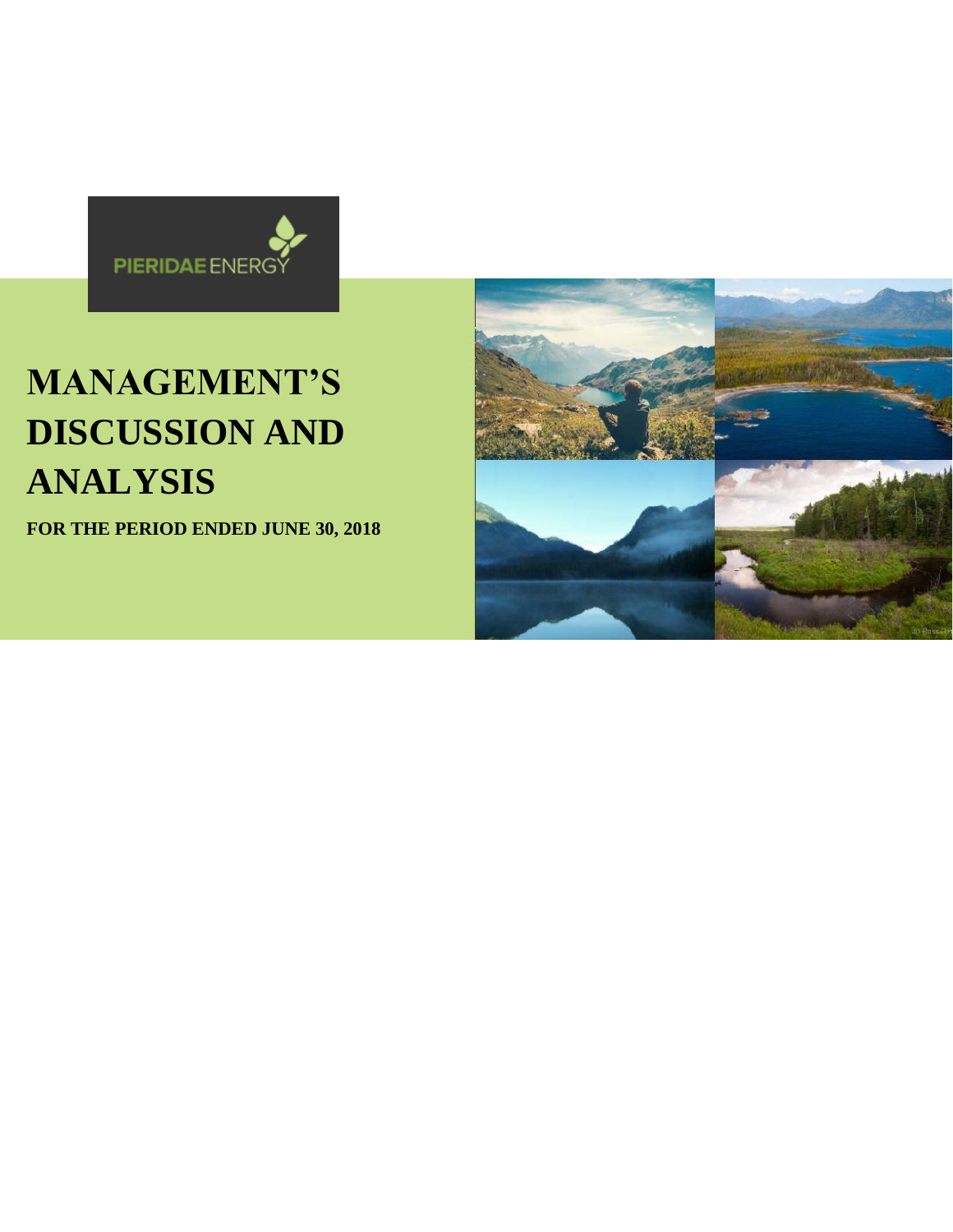This management's discussion and analysis ("MD&A") provides a review by management of the financial position and consolidated results of Pieridae Energy Limited ("Pieridae" or the "Company") for the six-month period ended June 30, 2018 compared with the six-month period ended June 30, 2017. This MD&A is dated August 28, 2018 and should be read in conjunction with the unaudited condensed interim consolidated financial statements and the accompanying notes for the six-month period ended June 30, 2018 and as well as the audited annual consolidated financial statements and the MD&A for the year ended December 31, 2017 available on the Company's website, www.pieridaeenergy.com, or on SEDAR, www.sedar.com. The financial statements have been prepared in accordance with International Financial Reporting Standards (IFRS). The reporting currency is the Canadian dollar (C\$) and all amounts are presented in Canadian dollars.

## **1. OUR BUSINESS AND MISSION**

The Company was formed on October 24, 2017 on the amalgamation of Pieridae Energy Limited and Pétrolia Inc. pursuant to a plan of arrangement effected pursuant to section 192 of the *Canada Business Corporations Act.* Pieridae is a reporting issuer or the equivalent in British Columbia, Alberta and Québec. It islisted on the TSX Venture Exchange under the symbol PEA.

Pieridae's's mission is to build shareholder value by becoming the first fully integrated independent LNG producer in Canada. The Company is focused on the development of the Goldboro LNG Facility (as described below) and the acquisition and development of resource properties for the extraction of natural gas for use as feed gas in the production of LNG.

# **2. STRATEGIC OBJECTIVES AND PLANS**

Our principal business objective is to make a positive financial investment decision in regard to the Goldboro LNG Facility by the end of 2018 and, immediately thereafter, to commence the construction of the facility and to implement its complementary upstream strategy.

The Company intends to develop, construct and operate the Goldboro LNG Facility in the Municipality of the District of Guysborough, Nova Scotia. It is anticipated that the LNG will be produced from feed gas that issourced principally from resource properties acquired, owned and developed by the Company and supplemented, as required, by the purchase of natural gas from independent producers in Canada and the United States under medium and long-term contracts. The company is also engaged in the exploration and development of its licences in which it has an interest with the objective to develop said licences as appropriate.

The Company will also procure long-term pipeline transportation capacity on the TransCanada Mainline, the Maritimes & Northeast Pipeline and inter-connecting pipeline to ensure transportation of the feed gas to the facility.

The Company ensures that its commercial operations meet the highest safety standards while protecting the environment.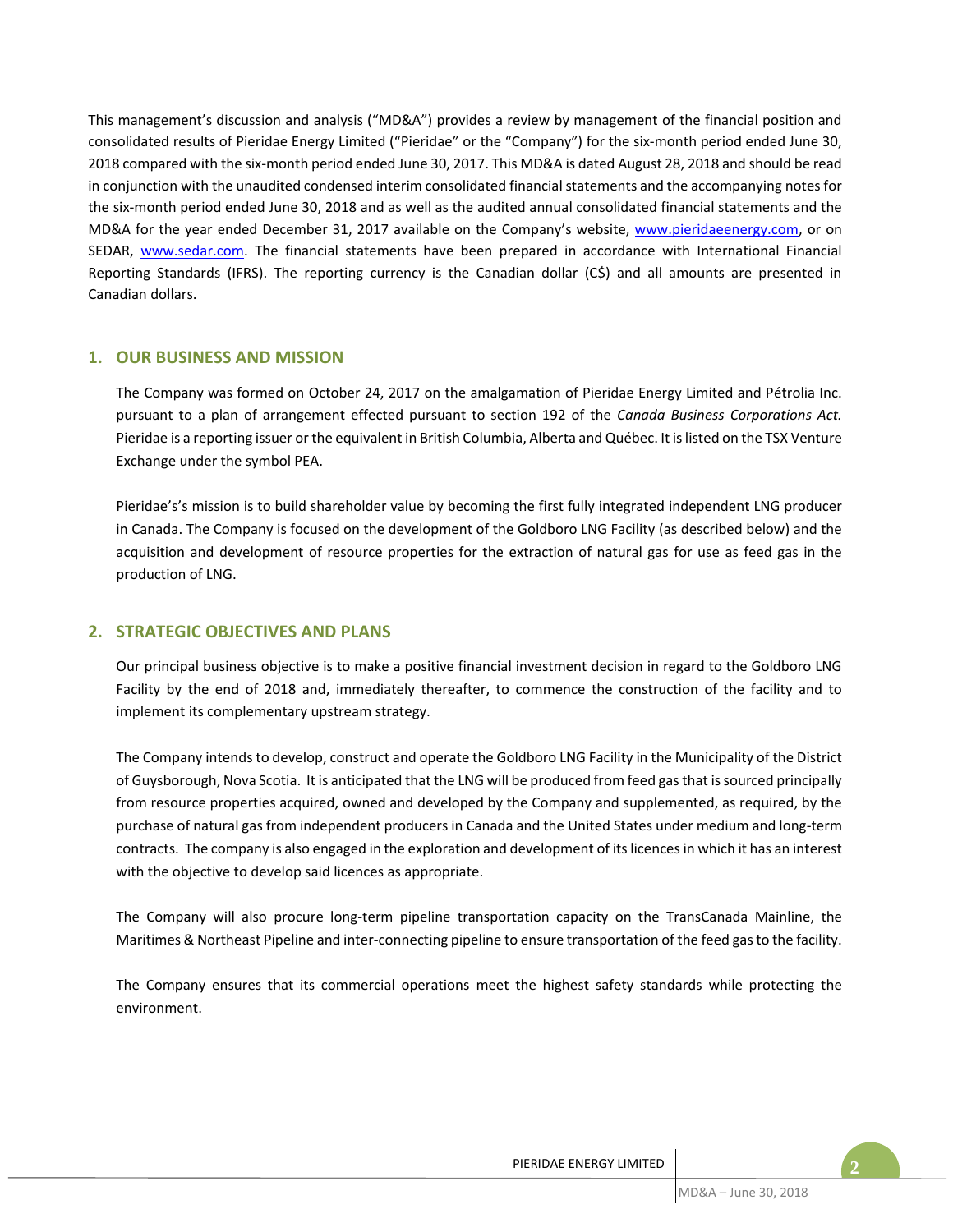# **3. OVERVIEW OF SIGNIFICANT EVENTS AND HIGHLIGHTS**

## **Business combination with Ikkuma Resources Corp.**

On August 24, 2018, the Company and Ikkuma Resources Corp. (IKM – TSXV) ("Ikkuma") announced they have entered into a definitive agreement dated August 23, 2018 (the "Arrangement Agreement") providing for the acquisition by Pieridae of all of the issued and outstanding shares of Ikkuma to be effected by way of a plan of arrangement (the "Arrangement") under section 193 of the Business Corporations Act (Alberta).

The completion of the Arrangement will provide Pieridae with ownership of an extensive area of producing and gas-prone reserve and resource properties situated primarily in the central Alberta Foothills area (the "Natural Gas Properties"). The Arrangement Agreement also provides for the transfer, prior to the effective date of the Arrangement, by Ikkuma of certain interests in Cardium light oil-focused Alberta Foothills properties (the "Crude Oil Properties") to a newly formed private corporation ("ExploreCo"), contingent on customary regulatory approvals by the Alberta Energy Regulator (the "AER").

On completion of the Arrangement, each shareholder of Ikkuma will receive, for each common share of Ikkuma, 0.1926 of a common share of Pieridae and 0.1 of a share of ExploreCo (with Ikkuma shareholders holding 100% of ExploreCo upon completion of the Arrangement), subject to AER approval of the transfer of the Crude Oil Properties. If such AER approval is not received by December 31, 2018, no shares of ExploreCo will be distributed to shareholders of Ikkuma and those shareholders will not receive any further consideration. The exchange ratio values the shares of Ikkuma at \$0.86 per share (excluding the value of ExploreCo shares), representing a premium of 188% to the closing price of \$0.30 per share as of August 23, 2018 of Ikkuma common shares on the TSX Venture Exchange.

The acquisition of Ikkuma is an important step in the execution of Pieridae's strategic plans for the acquisition of natural gas reserves and resources in its integrated business model. Pursuant to the Arrangement Pieridae will acquire the Natural Gas Properties at metrics significantly below the cost of similar reserves and resources in other parts of North America, which is expected to provide one of its long term competitive advantages for delivering liquefied natural gas to European and other markets. The cost of acquisition represents less than 1.5% of the total cost of Pieridae's proposed Goldboro LNG project and represents a significant step towards reaching the Final Investment Decision in 2018. Ikkuma is expected to provide a basis for further consolidation of long-life natural gas assets in Alberta and British Columbia that are complementary to the feedstock needs of Pieridae.

The acquisition of Ikkuma advances Pieridae's strategic position in North America as a fully integrated LNG enterprise, from upstream development of natural gas reserves and resources to the production of liquefied natural gas for sale to its existing customers in Europe. As part of the acquisition Pieridae will retain the experienced and well regarded team of Ikkuma to lead the development of its natural gas properties both in Western and Eastern Canada. It is expected that the Natural Gas Properties which are primarily conventional in nature will be developed without the use of hydraulic fracturing.

Alfred Sorensen, CEO of Pieridae stated "The purchase of Ikkuma begins the final steps to reaching the Final Investment Decision which along with our other partners will ensure that Canada has the opportunity to export its resources to international markets."

Tim de Freitas, CEO of Ikkuma, stated "The Ikkuma team is excited to see capital deployed to the prolific conventional natural gas pools in the Alberta and BC Foothills and to supply gas through a fully integrated Canadian LNG Company."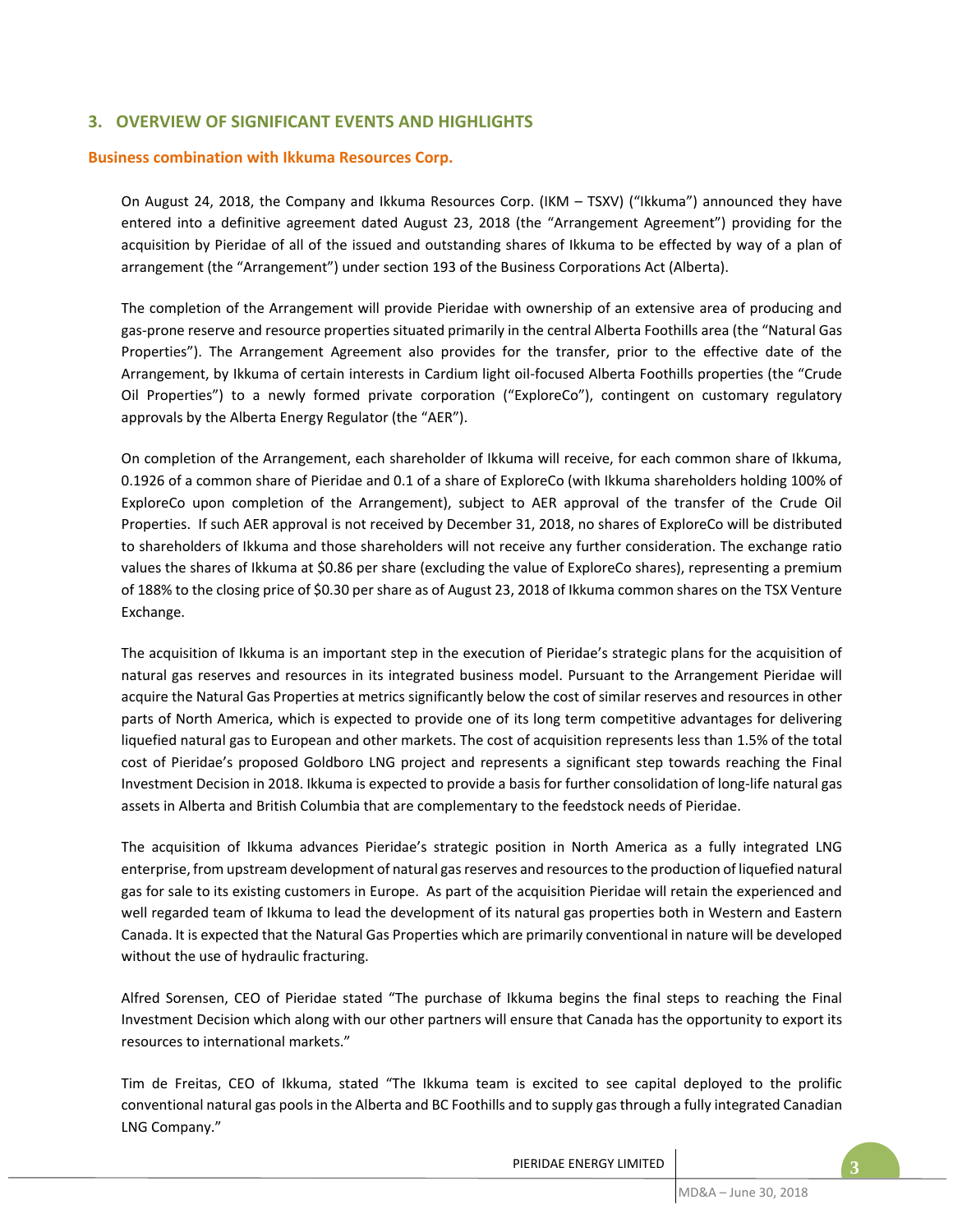Both Pieridae and Ikkuma believe that the Goldboro LNG facility, combined with the natural gas properties of Ikkuma, contributes to the evolution and growth of Canada's only majority Canadian owned integrated LNG enterprise.

The Boards of Directors of each of Ikkuma and Pieridae have unanimously approved the Arrangement Agreement, and the Ikkuma Board of Directors, on the recommendation of a committee of independent directors, has unanimously determined that the Arrangement is in the best interests of Ikkuma, determined that the Arrangement is fair, from a financial point of view, to the Ikkuma shareholders and recommends that Ikkuma shareholders vote in favour of the Arrangement. In addition, all of the directors and officers of Ikkuma and certain shareholders of Ikkuma, including Alberta Investment Management Corporation, holding, in aggregate, 19% of the issued and outstanding common shares of Ikkuma have entered into support agreements with Pieridae pursuant to which they have agreed, among other things, to vote all Ikkuma common shares beneficially owned or controlled by them in favour of the Arrangement. KES 7 Capital Inc. is acting as financial advisor to Ikkuma and has provided the Board of Directors of Ikkuma with a fairness opinion regarding the Arrangement. Pieridae was represented by Laurentian Bank Securities Inc.

The Arrangement and related transactions, as described above, constitute an arm's length transaction (within the meaning of applicable as defined in the policies of the TSX Venture Exchange, and none of the directors, officers or insiders of Ikkuma have any interest in Pieridae or are insiders of Pieridae.

The Arrangement remains subject to customary conditions, including receipt of applicable court, Ikkuma shareholder and regulatory approvals, and is expected to close in the fourth quarter of 2018. A copy of the Arrangement Agreement (including the plan of arrangement) will be filed on the SEDAR profile of both Pieridae and Ikkuma and will be available on www.sedar.com.

Ikkuma's shareholders will be asked to vote on the transaction at a special shareholders' meeting. An information circular regarding the Arrangement is expected to be mailed to shareholders in September for a special meeting of the holders of Ikkuma common shares to take place in October 2018.

## **Goldboro LNG Facility**

The Goldboro LNG Facility will consist of an LNG processing facility, storage tanks, power plant, marine works and related infrastructure. The facility will be located at the Goldboro Industrial Park in Guysborough County, Nova Scotia. The natural gas supply feeding the facility is to be delivered via the existing Maritimes & Northeast Pipeline, the terminus of which is located directly adjacent to the facility. The intended markets for the LNG produced at the Goldboro LNG Facility are Europe, South America and Asia.

The Goldboro LNG Facility will be located approximately two kilometres from the communities of Goldboro in the west and Drum Head in the east, in Goldboro, Guysborough County, Nova Scotia. Initial permits allow for up to 10 million metric tons per annum (MMTPA) of LNG production capacity and the facility will be equipped to handle LNG carriers of up to 250,000 m3. The facility has obtained its Environment Assessment Approval, National Energy Board of Canada LNG export licence, United States Department of Energy LNG Free Trade Agreement and Non-Free Trade Agreement licences and United States Department of Energy Statement on Energy in Transit between Canada and the United States. On December 3, 2015, Pieridae completed the purchase of approximately 107.5 hectares (265.5 acres) of land located in the Goldboro Industrial Park, Nova Scotia which will be the site for the proposed Goldboro LNG Facility.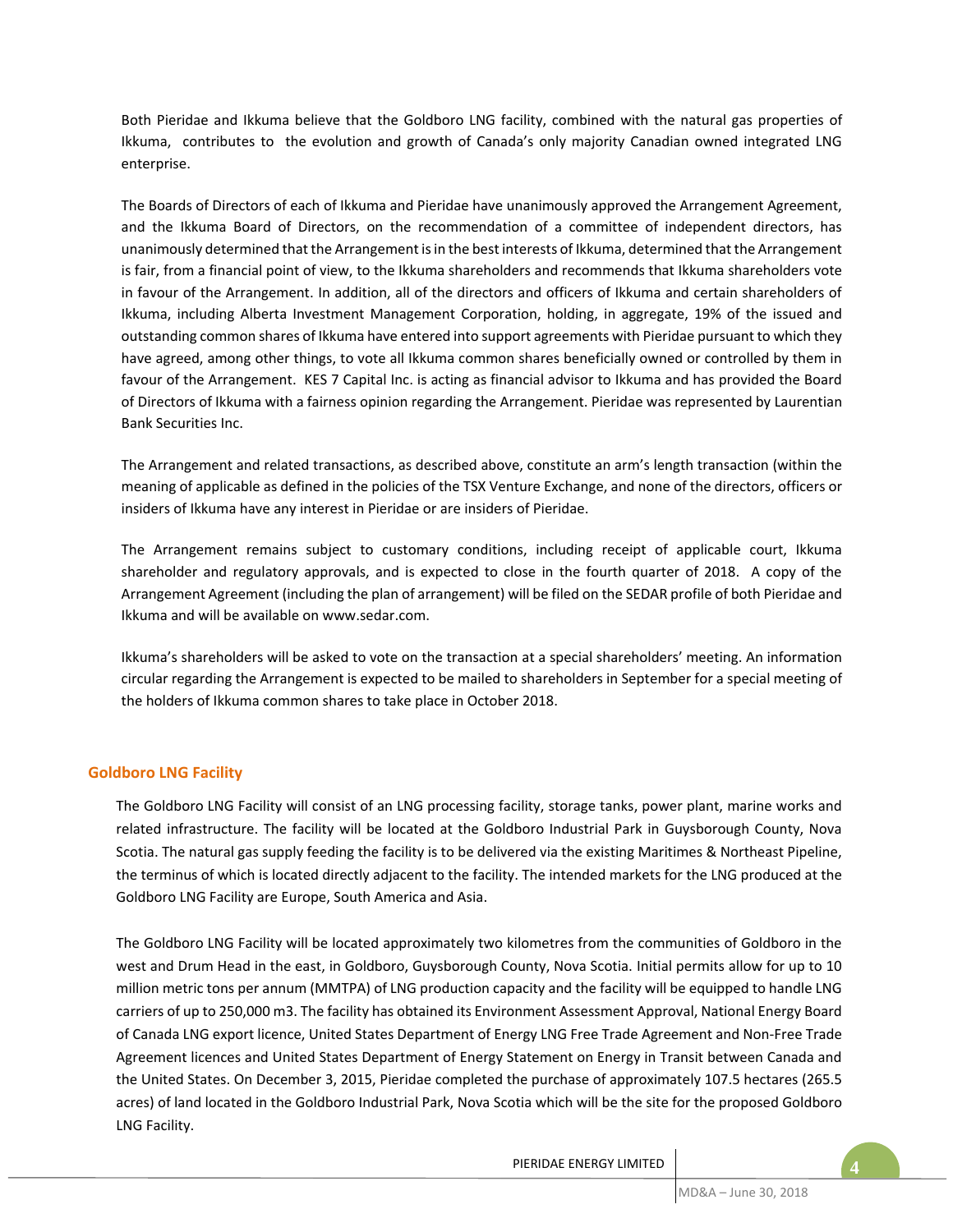The Facility is the only LNG project on the East Coast of Canada that has both key permits for its current stage of development and a creditworthy offtake customer and Pieridae, along with its strategic partners, namely General Electric, McDermott (formerly CB&I), Uniper Global Commodities SE and ORLEN Upstream Canada, a wholly owned subsidiary of Poland's PKN ORLEN S.A., is well positioned to become the first LNG liquefaction project to be constructed in Canada.

Focused on the development of the Goldboro LNG Facility, we have embarked on a strategy to consolidate natural gas reserves in key natural gas basins to develop new international markets for Canadian and possibly U.S. natural gas. With its first acquisition of resources in New Brunswick and through to our merger with Pétrolia Inc., the Company seeks to build a long-term portfolio of natural gas to supply the Goldboro LNG Facility. We are the leading edge of the re-integration of the LNG value chain in North America. The development of our own natural gas prone properties will allow for a comprehensive risk management strategy. The Company is targeting the next wave of worldwide LNG production, post 2020, and has sold 50% of the initial capacity of the Goldboro LNG Facility under a 20 year, take-or-pay contract with Uniper Global Commodities SE, a wholly owned subsidiary of Uniper SE, one of Europe's largest gas companies. Additionally, on may 7th, 2018, Pieridae Energy announced it had entered into a term sheet to negotiate a binding liquefied natural gas sale and purchase agreement to supply LNG to Europe from the Second Train of the Goldboro liquefaction facility. Under the term sheet, Axpo, a Swiss utility, will purchase up to 1 million tonnes per annum of LNG. This contract is scheduled to begin from the Start of Commercial Deliveries (currently estimated to be the first quarter of 2023) and last for a 10-year period.

On February 27, 2018, Pieridae announced that it has engaged Morgan Stanley & Co, LLC and SG Americas Securities, LLC as financial advisors to the Company in procuring up to US \$10 billion in equity and project financing to fund the construction of Goldboro LNG Facility and securing the Company's mandate to become the first independently operated integrated LNG project in Canada.

On August 15, 2018, the Company announced the appointment of KfW IPEX-Bank as an adviser in assisting it to finalize a multibillion USD untied loan guarantee from the German federal government under its UFK program (Garantien für ungebundene Finanzkredite)

Pieridae forecasts continuing significant growth in international and domestic markets for liquefied natural gas as consumers look to replace oil with cleaner burning natural gas in the electricity and transportation sectors.

## **Business combination with Pétrolia Inc.**

## **The Arrangement**

Pieridae was formed on October 24, 2017, with the completion of the amalgamation of Pieridae Energy Limited ("Former Pieridae") and Pétrolia Inc. pursuant to a Plan of Arrangement under Section 192 of the *Canada Business Corporations Act*. Each common share in Former Pieridae was exchanged for 2.2057526 shares in Pieridae and each common share in Pétrolia Inc. after consolidation on a 1 for 12 basis was exchanged for 1 share in Pieridae. After completion of the Arrangement, Pétrolia shareholders held 18.40%, and Former Pieridae shareholders held 81.60%, of the outstanding common shares of Pieridae.

On November 1, 2017, the Company announced that it satisfied the TSX Venture Exchange Inc. listing conditions and consequently the Final Exchange Bulletin pertaining to the Arrangement was issued at that date. Effective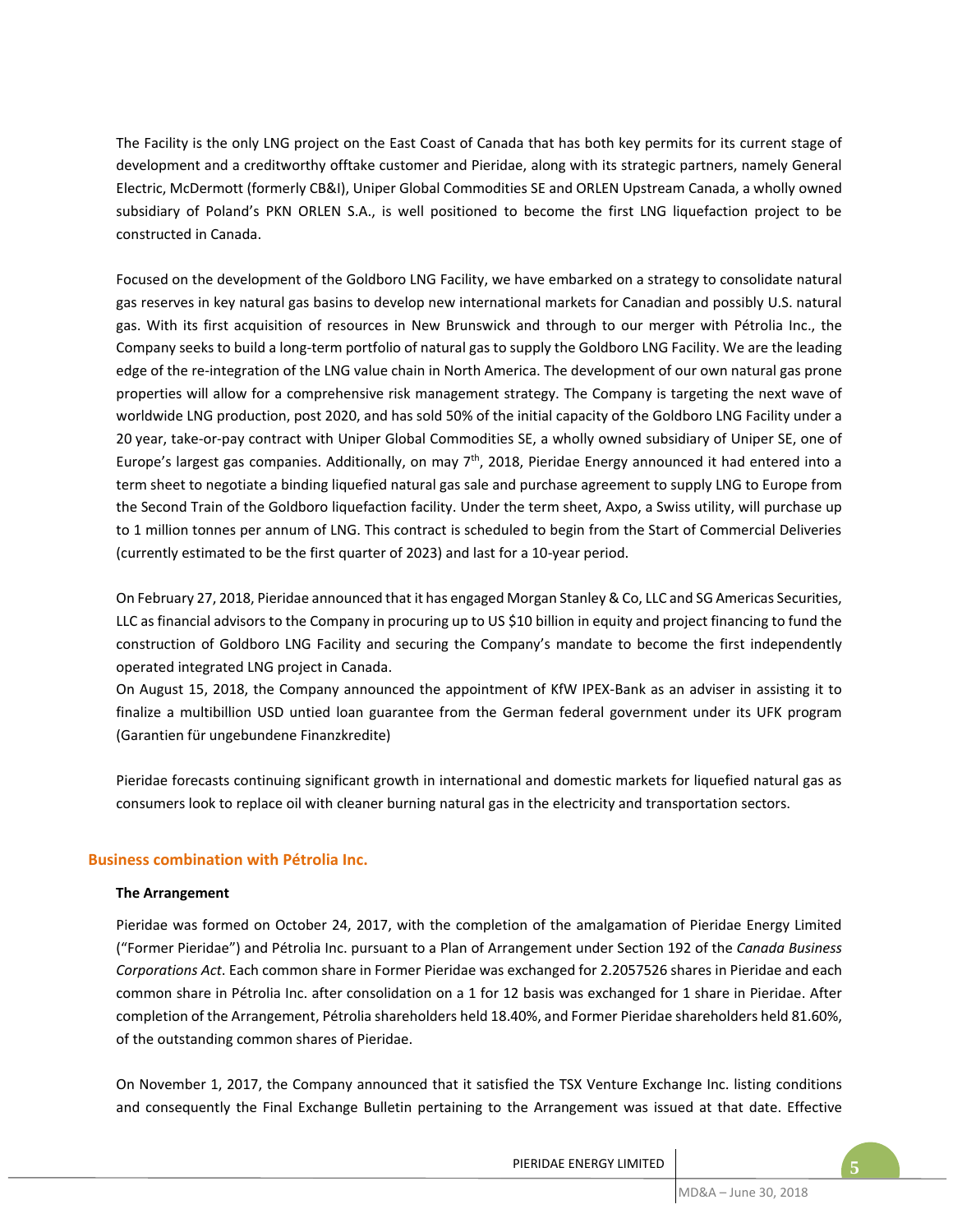November 2, 2017, the common shares or Pieridae of which 49,794,069 were issued and outstanding, commenced trading on the TSX Venture Exchange and the common shares of Pétrolia Inc. were delisted.

Following closing of the Arrangement, the board of directors of Pieridae (the "Board") appointed Myron Tétreault as Chairman of the Board, and proceeded to form: (i) an Audit Committee comprised of Charles Boulanger, Andrew Judson and Myron Tétreault; (ii) a Governance and Compensation Committee comprised of Matthew Rees, Alfred Sorensen and Andrew Judson; and (iii) a Reserves, Health, Safety and Environment Committee comprised of Matthew Rees, Charles Boulanger and Myron Tétreault.

Mr. Alfred Sorensen is the Chief Executive Officer of the Company while Mr. Thomas Dawson is the President, Business Development, Mr. Martin Bélanger is the President, Operations and Engineering and Mr. Mario Racicot is the Chief Financial Officer. The Company maintains its current offices in Calgary, Québec City and Halifax.

The Arrangement enabled Pieridae to strategically position itself in the North American equity markets as a developing fully integrated energy company, from upstream production to the sale of LNG (field to flange). Pieridae's proposed Goldboro LNG Facility combined with the resource properties formerly held by Pétrolia Inc., constitutes an opportunity for investors to participate in the growth and development of Canada's only integrated LNG facility holding key permits and approvals for its current stage of development. The combined expertise and diversification of the two predecessor companies provide Pieridae with the potential for an effective and sustainable long-term growth plan.

## **Private placement and convertible loan**

On August 25, 2017, Former Pieridae closed a private placement of subscription receipts at a price of \$12.50 per subscription receipt for gross proceeds of \$25,651,625, comprising a cash amount of \$24,632,500 and \$1,019,125 in subscription receipts issued to agents as commission. Furthermore, the full amount of the Pieridae convertible loan of US\$5,000,000 was converted into Pieridae shares immediately before the closing of the Arrangement. Each subscription receipt was automatically converted into one Pieridae share immediately prior to the completion of the Arrangement. Each of these Pieridae shares was exchanged for 2.2057526 shares in Pieridae when the Arrangement was completed.

The net proceeds of the private placement will be used to fund certain activities to allow Pieridae to reach the final investment decision with respect to the Goldboro LNG Facility as well as operational, exploration and working capital needs.

## **Anticosti arrangement**

On September 29, 2017, the Government of Québec and the Company entered into a settlement agreement concerning the cessation of oil & gas exploration and development activities on Anticosti Island. The cessation of work, the end of the exploration program, as well as the amendment of the operator contract held by Pétrolia Anticosti Inc. were negotiated in return for a \$20.4 million financial compensation for the Company, of which approximately \$9M was distributed as dividend to Pétrolia Inc. shareholders, and \$150,000 for Petrolia Anticosti Inc. Under this agreement, the Government of Québec obtained the rights to certain of the Company's exploration and evaluation assets on Anticosti Island and will assume the financial obligations related to the future restoration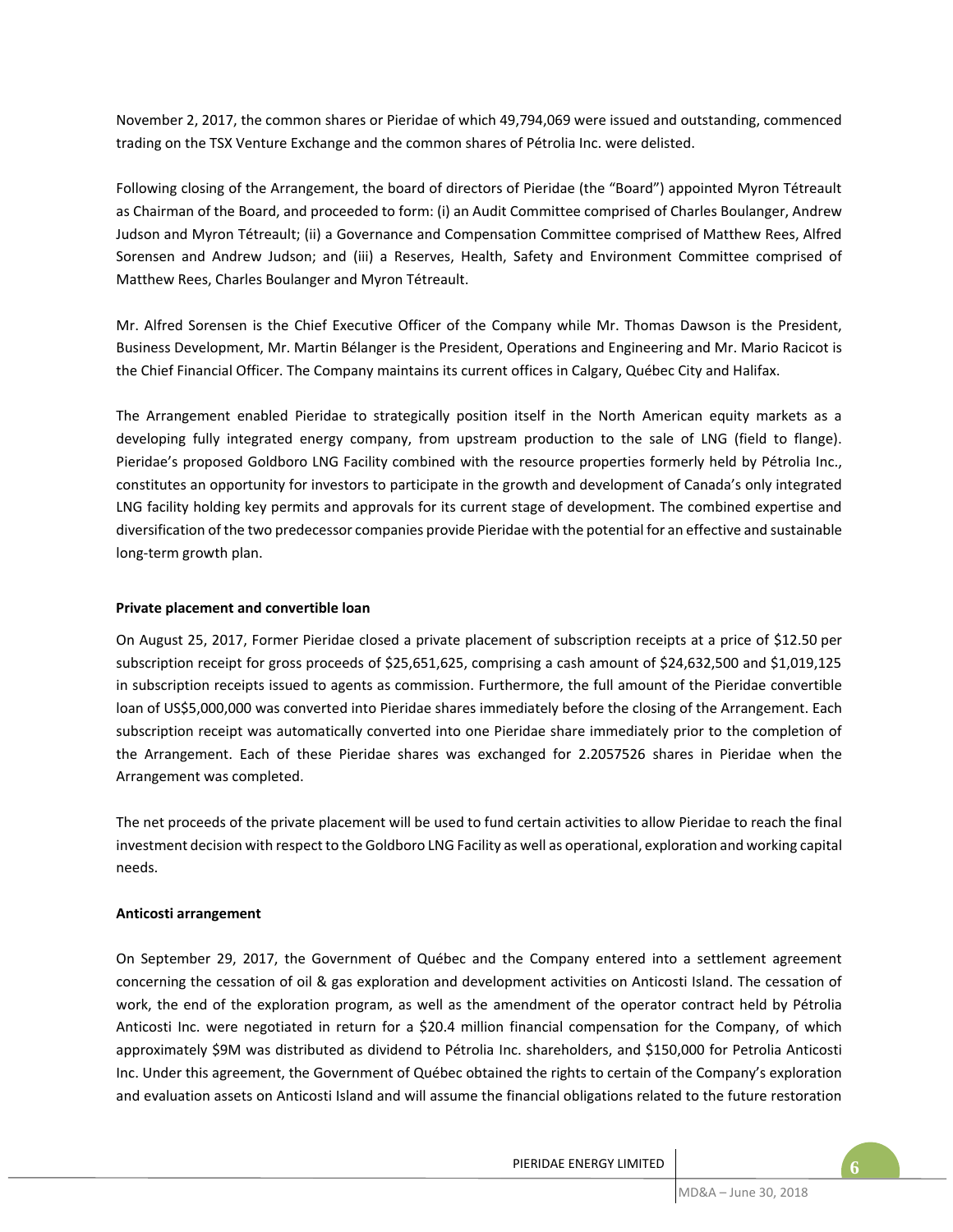of these properties. The restoration and abandonment activities started at the end of the second quarter of 2018 and are planned to be completed in the third quarter of 2018.

## **Regulation changes in the province of Quebec**

The Quebec Minister of Natural Resources, Pierre Moreau, announced proposed regulations that will allow for the exploration and exploitation of hydrocarbons in a large portion of the province of Quebec, particularly in the Gaspésie region.

Subject to adoption of the regulation and analysis of the final version, Pieridae Energy anticipates these proposals to impact its exploration projects in Gaspésie as follows.

## **Haldimand**

The discovery of the Haldimand deposit dates back to 2005. The work completed to date by Sproule Associates estimates the resources in place at approximately 87 million barrels, of which 12.3 million barrels oil equivalent have been identified as possibly recoverable.

If the draft by-law is adopted as announced by the Minister, the Haldimand resources may be negatively impacted by the new restrictions imposed as they are partly within the urban perimeter. As in the case of Anticosti, it is clear that the first goal of the corporation is to develop this prospect, but if a change is made that prohibits the development of a validly issued exploration licence, Pieridae will seek to negotiate a fair settlement for the expropriation of the right to develop the resource.

#### **Bourque**

The Bourque property, located 30 km east of the town of Murdochville on Crown lands, is a significant discovery. Pending a rigorous analysis of the regulatory texts to be published, it appears that if the proposed regulation is adopted as announced by the Minister, the Bourque project could go forward under the proposed new regulatory framework as it is not a shale resource nor near any of the restricted areas.

#### **Gaspésia**

Pieridae believes this proposed legislation will allow for the Quebec government to issue permits to complete the proposed seismic program contemplated on the property this year.

#### **Bourque project**

As of November 23, 2017, Pieridae announced the update of a report prepared by Sproule Associates Limited ("Sproule") for its Bourque property. The partners on the Bourque project are Pieridae, Ressources Québec and Tugliq. Pieridae is the operator of Bourque and majority owner.

This update follows the re-entry drilling of Bourque No. 1 (Bourque HZ No. 1R1) and drilling of a second horizontal well (Bourque HZ No. 3) on the same site. Upon completion of the drilling of these wells in December 2016, the Company installed pressure gauges and the wells were shut-in for the winter. In May 2017, these gauges were recovered with additional production tests conducted in July 2017.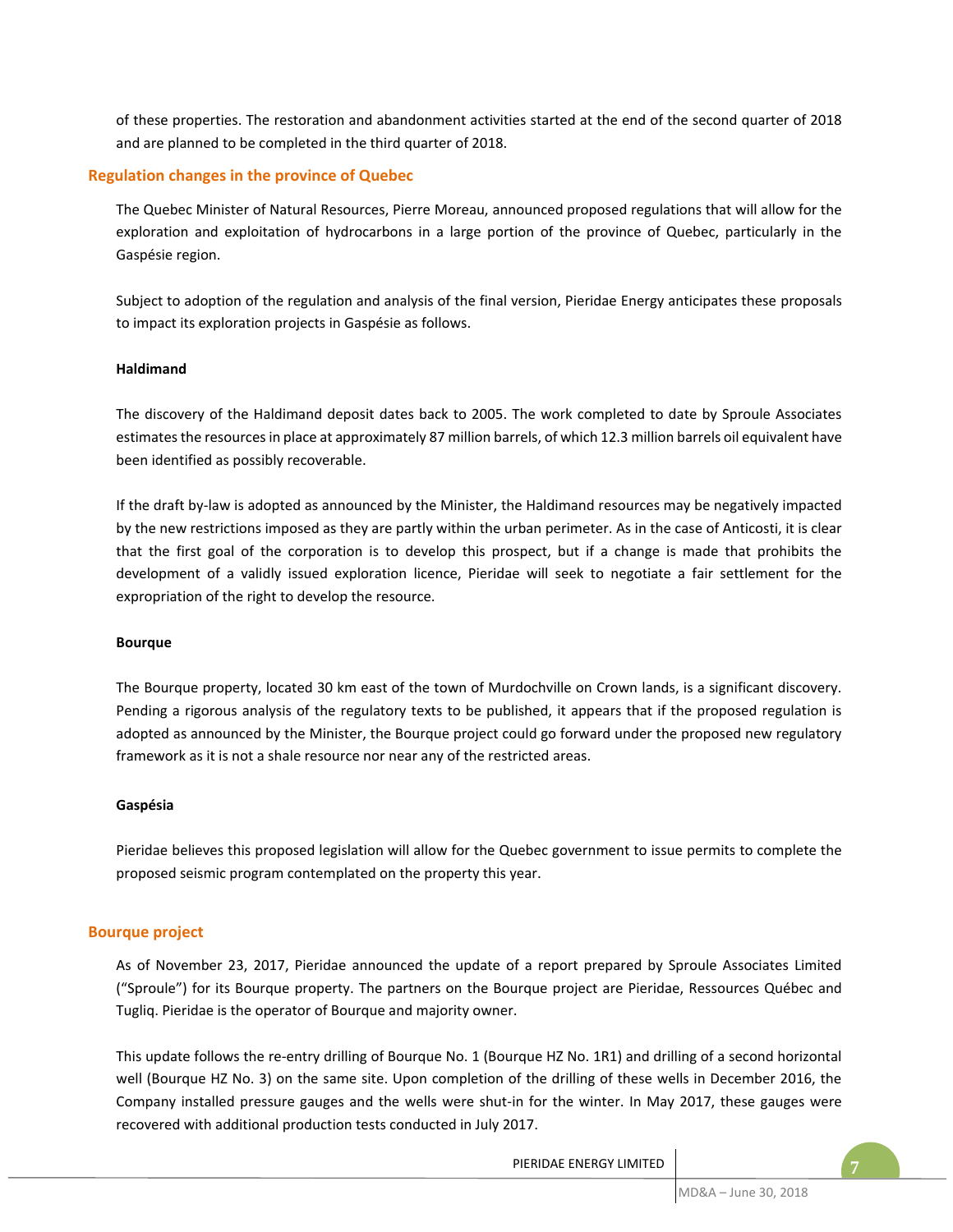The results of the production tests and sample analyses have been used to assess the best means to put these wells into production. In late August, Sproule received all this new data as well as 66 km<sup>2</sup> of reprocessed 3D seismic data obtained in 2015. Sproule was then mandated to prepare an update of the evaluation report of the resource contained within the Bourque project, effective as of September 30, 2017. The final report was delivered on November 15, 2017.

As of December 30, 2017, the Total Petroleum Initially-in-Place ("TPIIP") contained in the Bourque reservoir is estimated to be at 827 million barrels. This volume is bracketed by estimates made with 90% and 10% certainty resulting in volumes of 256 million barrels and 1,606 million barrels respectively. These estimates do not account for the amount of petroleum in place thought to be recoverable nor the economic factors in their eventual development, both of which may be affected by the completion and production methodologies utilized in the wells.

The operations on these two wells have established the presence of oil and gas in the reservoir. It has also revealed that the reservoir is tight and will require some stimulation to allow for economic production.

## **Nomination of Mr. Kjell Pedersen as a new independent director.**

On June 27, 2018, Pieridae elected Mr. Kjell Pedersen as a new independent director. A native of Norway, Mr. Pedersen has 40 years of experience in oil and gas exploration and production in Europe and North America. Mr. Pedersen was Director of Det Norske Oljeselskap AS from 2015 until 2016. Prior thereto, he was Chairman of Aibel AS from April 2013 until March 2015 and CEO of Petoro AS from 2001 until 2013. Petoro is owned by the Norwegian government and manages over 1,000,000 barrels per day on behalf of the people of Norway. He began his career as a drilling engineer with Exxon Mobil and has held various management positions at Esso and ExxonMobil in Norway, the United States, Germany and the United Kingdom.

#### **Change of the committee composition**

Following the nomination of Mr Pedersen, the board of directors proceded to changes to two of its comittees: (i) There were no changes to the audit committee. The Audit committee is composed of Charles Boulanger (chair), Andrew Judson and Myron Tétrault; (ii) the reserves, health, safety and environment committee is now composed of Matthew Rees (chair), Kjell Pedersen and Charles Boulanger and (iii) the governance and compensation committee now comprises Andrew Judson (chair), Matthew Rees and Kjell Pedersen.

#### **Change to the Company management team**

On June 27, 2018, the company announced the resignation of its Chief Financial Officer (CFO), Mr. Mario Racicot. Mr. Racicot's resignation will be effective September 1, 2018 as he will retire.

Pieridae appointed Mr. Rob Dargewitcz as Vice President Finance and Risk Management. M. Dargewitcz brings over 20 years of experience in the Energy sector including the last 5 years as Treasurer of North West Redwater Partnership (NWRP), an entity building a \$9.7B Upgrader/Refinery just north of Edmonton, Alberta. Prior to NWRP, Rob spent 15 years with Shell Canada where he had several positions over the years including Manager of Corporate Finance - Mergers and Acquisitions, and Treasurer, as well as various other financial positions in all 4 divisions of Shell Canada (Upstream, Downstream, Oil Sands, & Corporate).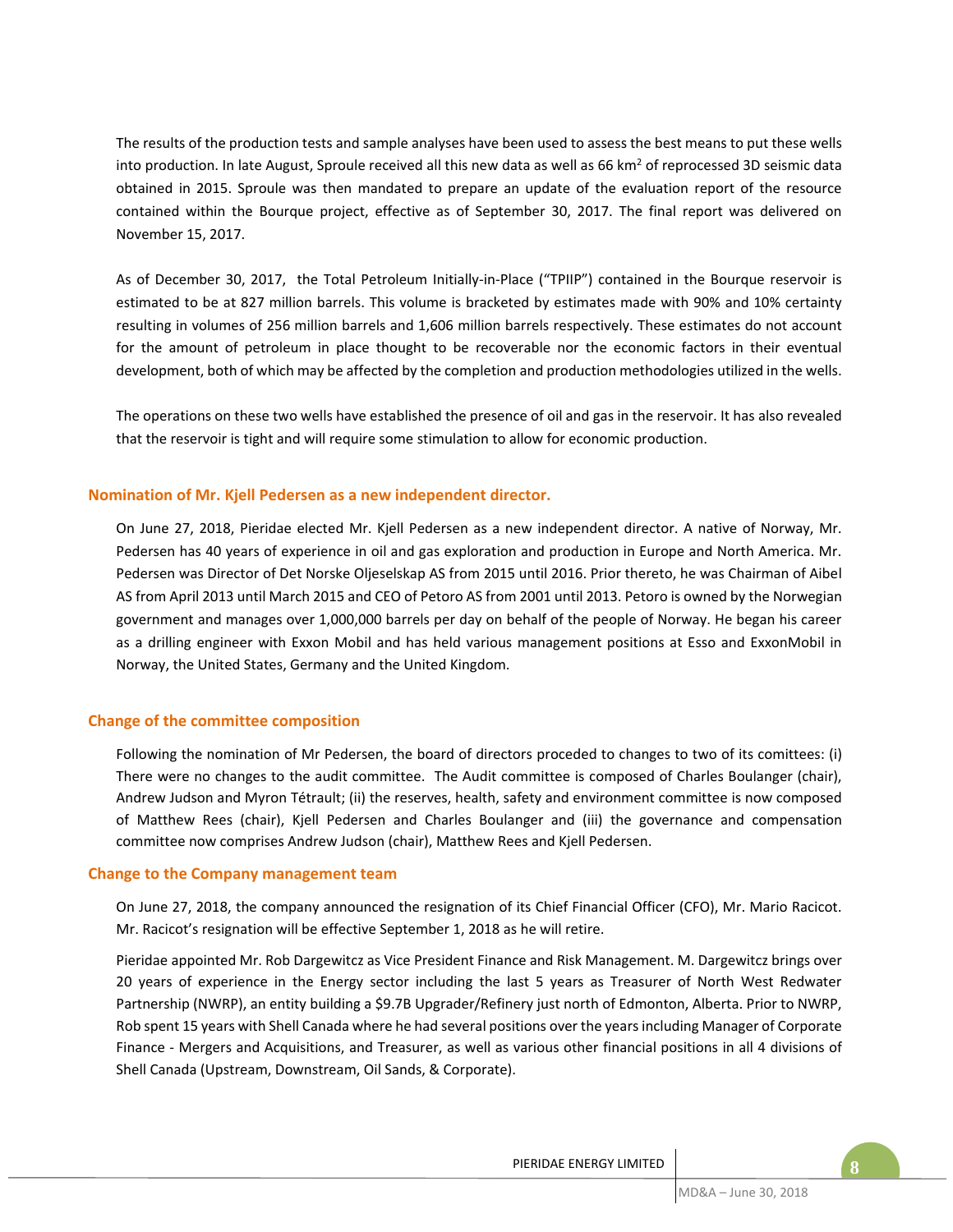# **4. FORWARD-LOOKING STATEMENTS**

Certain statements contained in this MD&A are forward-looking statements regarding in particular future events or anticipated economic results or outlooks or future business opportunities of the Company. All statements other than statements of historical fact may be considered forward-looking statements. Forward-looking statements often, but not always, contain words such as "seek," "anticipate," "plan," "continue," "estimate," "expect," "may," "will," "project," "predict," "potential," "target," "intend," "understand,""could," "might", "should", "believe" and similar expressions.

The Company is of the view that the expectations set out in these forward-looking statements are reasonable but makes no warranties that they will materialize. These statements have been made as at the date of this MD&A and are based on a certain number of assumptions that might prove to be inaccurate, particularly those relating to:

- The completion and results of the Company's future work:
- The Company's capacity to secure financing;
- **·** The positive Final Investment Decision;
- The scale of discoveries or production of hydrocarbons;
- **·** The Company's ability to secure feed gas;
- The Company's capacity to sign transportation agreements;
- **•** The schedule and costs of the work planned by the Company and its partners;
- Oil and natural gas prices; and
- Regulatory impacts.

These forward-looking statements involve risks and uncertainties relating in particular to the Company's activities. Actual results may differ materially from those stated or implied in these forward-looking statements. The factors that may cause actual results to differ materially include, but are not limited to, the risk factors described under the "Risk factors" section in this MD&A, and which represent, according to the Company's knowledge, the risks known and unknown as well as the uncertainties facing us as at June 30, 2018 .

Investors should not place undue reliance on forward-looking statements, as there can be no assurance that the plans, intentions or expectations upon which they are based will materialize. Readers are cautioned that the foregoing list of important factors is not exhaustive. Investors who base their opinion on the Company's forwardlooking statements should carefully consider the above factors as well as the uncertainties they represent and the risk they entail. Readers are cautioned not to place undue reliance on the Company's forward-looking statements.

Last, the Company does not intend and does not assume any obligation, to update these forward-looking statements, except as required by applicable law.

# **5. TERRITORIES UNDER LICENCE AND PARTNERSHIPS**

Pieridae holds licences for and interests in an area of over 10 117.75 square kilometres (km<sup>2</sup>), amounting to nearly 22.7% of Québec's territory under licence. Located in Eastern Québec, these areas are largely known for their oil potential. Pieridae's territories under licence also offer the potential of discovering natural gas possibly containing liquid natural gas.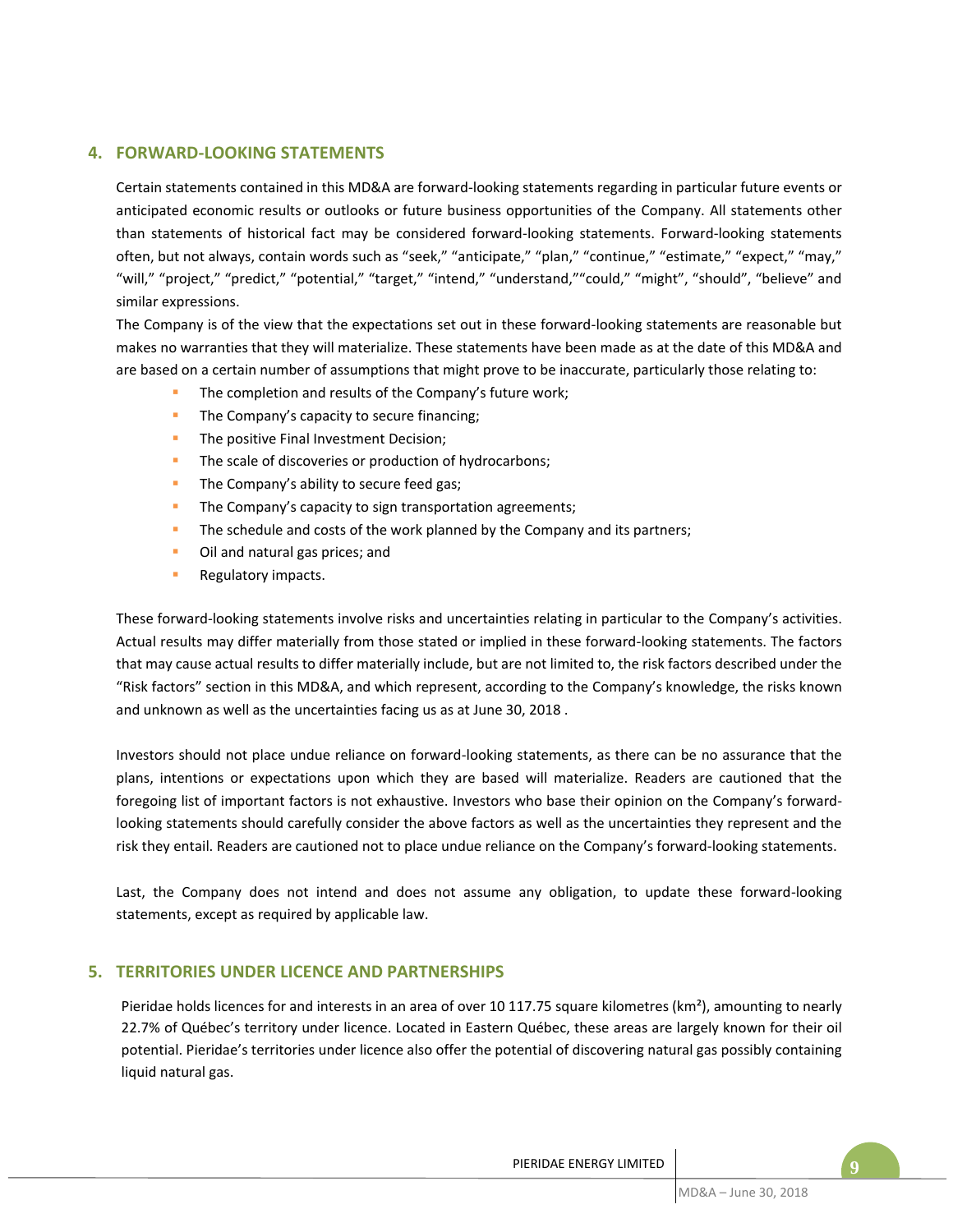There are two partnership agreements covering portions of the Company's territories under licence:

- For the Baie-des-Chaleurs–Matapédia and Ristigouche licences, Pieridae and Saint-Aubin Énergie S.A.S. (a subsidiary of Maurel & Prom and Maurel & Prom International), each hold a 50% interest in 13 licences covering an area of over 1,800 km².
- The interests in the four Bourque property licences are as follows: Pieridae 51.03%; TUGLIQ Energy S.A.R.F. – 3.97%; and Ressources Québec inc. – 45%.
- The remaining licence blocks are wholly owned by Pieridae.

The following map plots the locations of the licences held by Pieridae Energy and its partners in Québec.



Pieridae also holds a 20% interest in Pieridae Production LP, which owns certain natural gas resource properties situated in New Brunswick. Under certain circumstances, it is possible for Pieridae to increase this interest to 50%. However, there is presently a government-imposed moratorium on the use of hydraulic fracturing in New Brunswick which effectively prevents any further exploration and development by Pieridae Production LP ("PPLP") of its natural gas resource properties in that province. The other partner in Pieridae Production LP is ORLEN Upstream Canada Ltd., an affiliate of Polski Koncern Naftowy Orlen Spółka Akcyjna which is a public corporation listed on the Warsaw stock exchange and is a major Polish oil refiner and petrol retailer with operations in Poland as well as the Czech Republic, Germany and the Baltic States.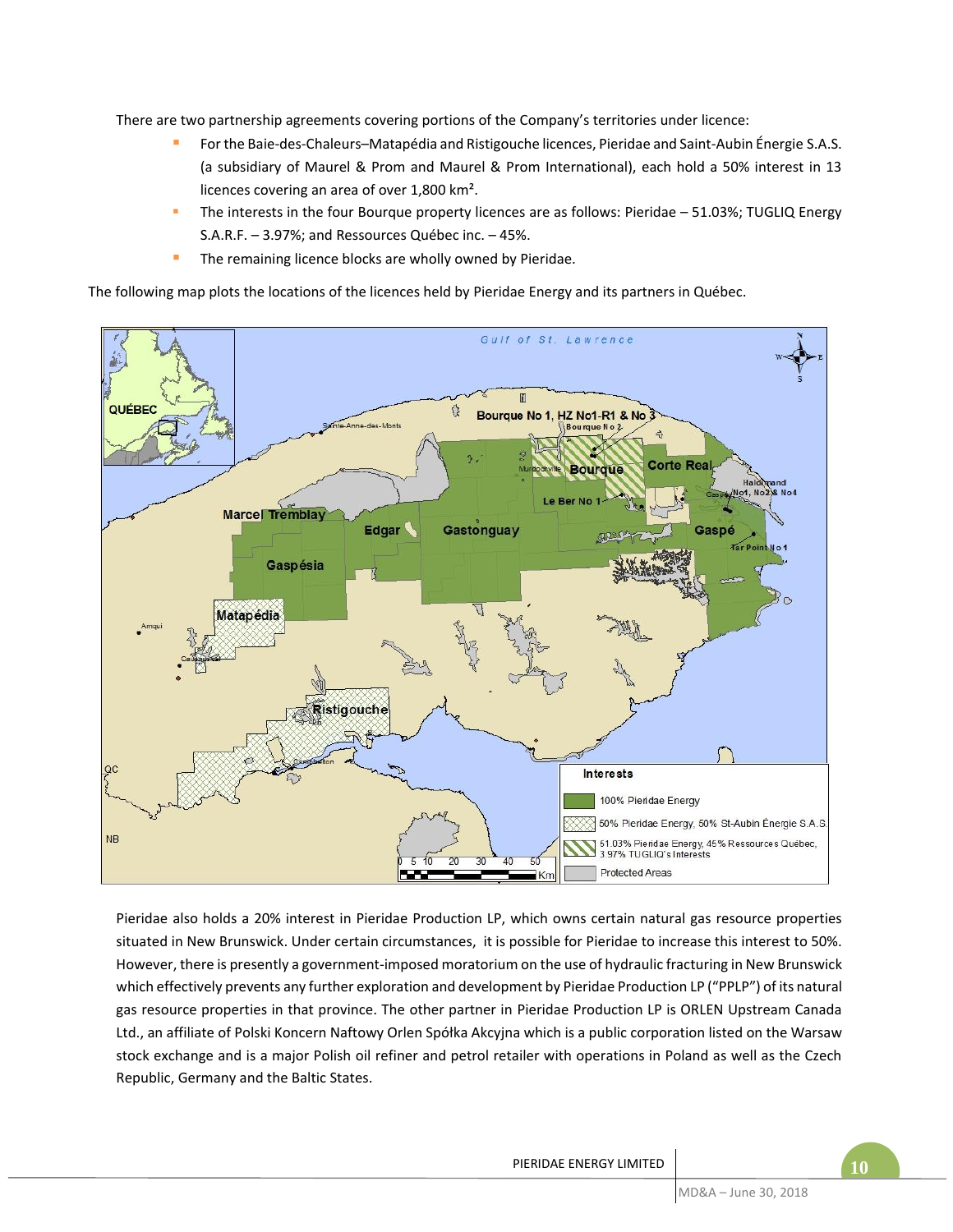

The following map plots the locations of the licences held by Pieridae Energy and its partners in New-Brunswick.

# **6. PROJECTS, WORK PROGRAMS AND OUTLOOK**

# **Goldboro LNG Project**

## **Project outlook**

Pieridae carries on its business indirectly, through its several limited partnerships in which it holds an interest as shown in the diagram below. Pieridae's Midstream Activities are carried on through its 99% interest in Goldboro LNG LP while its Upstream Activities in the United States and in New Brunswick are carried on through its 100% interest in Goldboro LNG LP II and its 20% interest in Pieridae Production LP, respectively.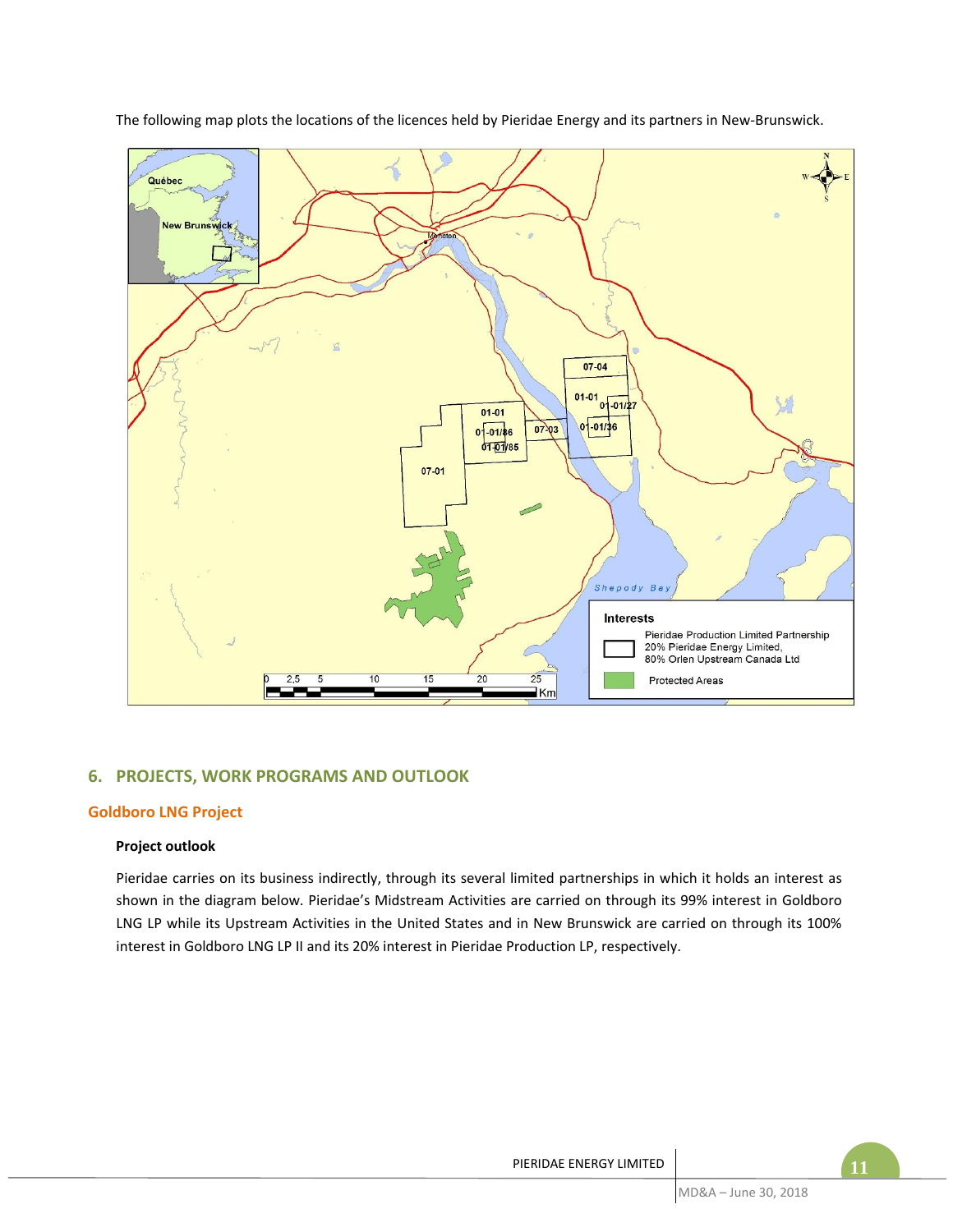

Pieridae is in the development stage of its Midstream Activities and is in the early acquisition stage of its Upstream Activities and therefore is not earning revenues from the sale of LNG, natural gas or any other product or service.

Pieridae anticipates that it will produce and procure sufficient natural gas supply, and will secure sufficient pipeline transportation capacity, to be able to make a positive Financial Investment Decision ("FID") in relation to the proposed Goldboro LNG Facility on or before December 31, 2018 and that the construction and commissioning of the Goldboro LNG Facility will be completed approximately four years thereafter. As of the date of the report, Pieridae hasn't yet entered into a natural gas supply agreement for the Goldboro LNG Facility.

The Goldboro LNG Facility will be located on the Atlantic Ocean coast of the Municipality, approximately two kilometres from the communities of Goldboro in the West, and Drum Head in the East. The Facility will include one or possibly two liquefaction trains, each with the annual production capacity of approximately 5 MTPA of LNG, a power plant which will generate the electricity required to produce LNG, two LNG storage tanks as well as marine structures and a jetty which will be equipped to accommodate two LNG carriers of up to 250,000 m3 of LNG each.

The following are engineering diagrams of the proposed Goldboro LNG Facility:



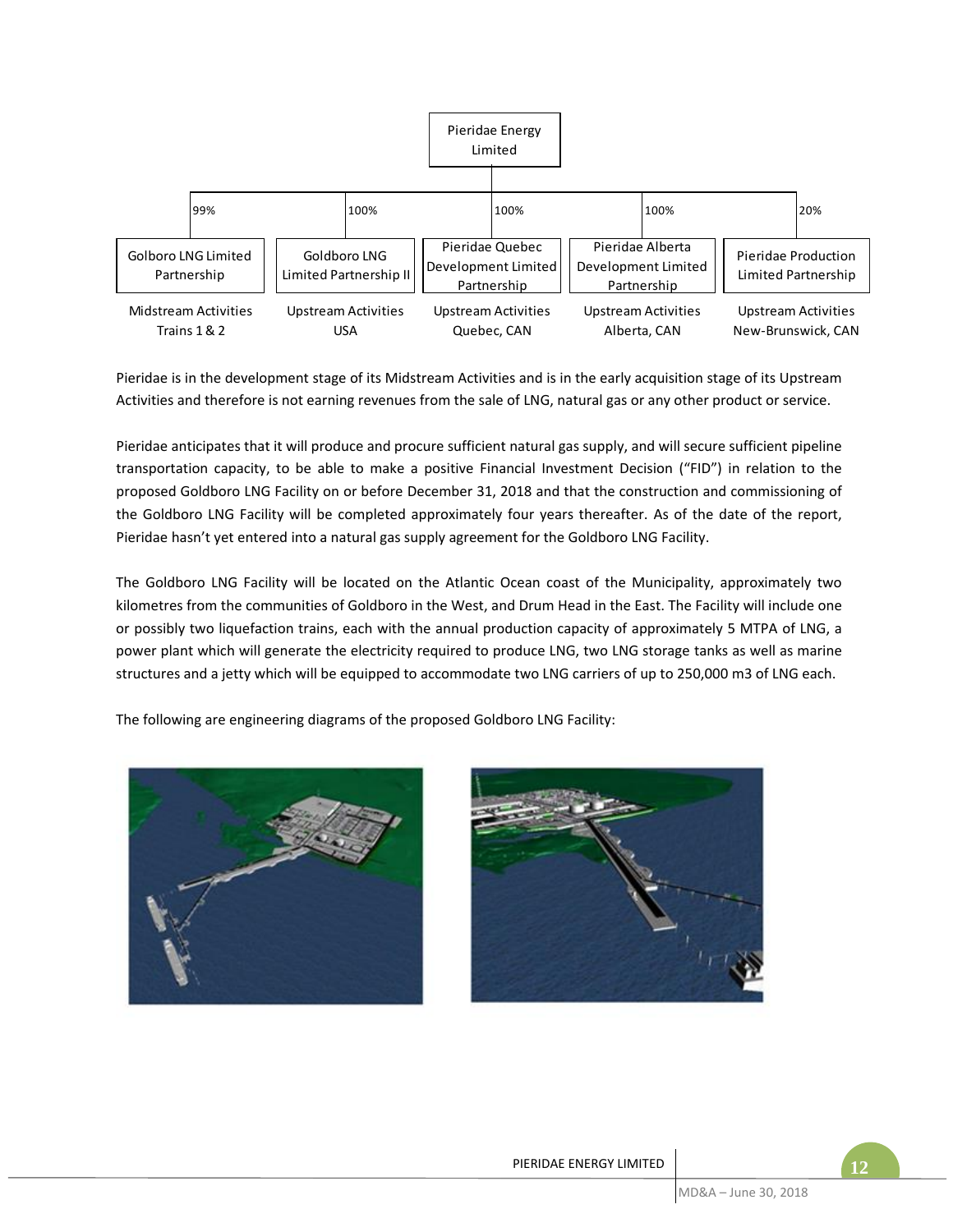

Goldboro LNG LP contracted CB&I UK Limited and CB&I Canada Limited which have completed the Front End Engineering and Design ("FEED") of the Goldboro LNG Facility and Pieridae Energy has filed an Application for a Permit to Construct a LNG Facility with the Nova Scotia Utility and Review Board ("NSURB") and we expect comments and delivery by Q2/Q3 2018.

In order to assist Pieridae Energy to secure project financing for the construction of the first train of the Goldboro LNG Facility, Uniper, on behalf of Goldboro LNG LP, filed a request under the "Untied Finance Credit" program sponsored by the Federal Republic of Germany, for a preliminary determination of whether such project financing would qualify for a loan guarantee from the German federal government. The Application was reviewed by both PriceWaterhouseCoopers Aktiengesellschaft Wirtschaftsprüfungsgesellschaft and Euler Hermes Deutschland A.G. which confirmed, as the joint representatives of the German government, that, in principle, construction of the first train of the Goldboro LNG Facility would qualify for a US \$3 billion loan guarantee under the Untied Finance Credit program provided that, among other things, at least 1.5 MTPA of the LNG produced from the first train of the Goldboro LNG Facility is delivered by Uniper to the Netherlands for regasification and is then transported by pipeline to the Federal Republic of Germany for consumption in its domestic gas market. Uniper is contractually obligated, pursuant to the LNG Sale and Purchase Agreement to satisfy this condition at all relevant times.

## **Work completed and status update**

The major achievements in the development of the Goldboro LNG Project include the following:

- 1. The confirmation in principle on April 25, 2013, that the project financing that is secured for the construction of the first train of the Goldboro LNG Facility will qualify for a US \$3 billion loan guarantee from the German federal government provided that, among other things, at least 1.5 MTPA of the LNG produced from the first train of the Goldboro LNG Facility is delivered by Uniper to the German domestic gas market. Uniper is contractually obligated to satisfy this condition at all relevant times.
- 2. The pre-sale of 4.8 MTPA of LNG annually, on a "take or pay" basis to Uniper Global Commodities S.E., previously E.ON Global Commodities S.E., ("Uniper"), agreed to on May 31, 2013, for a term of 20 years commencing at the start of commercial deliveries of LNG. This annual volume of LNG represents substantially all of the LNG production from one of the two planned liquefaction trains of the Goldboro LNG Facility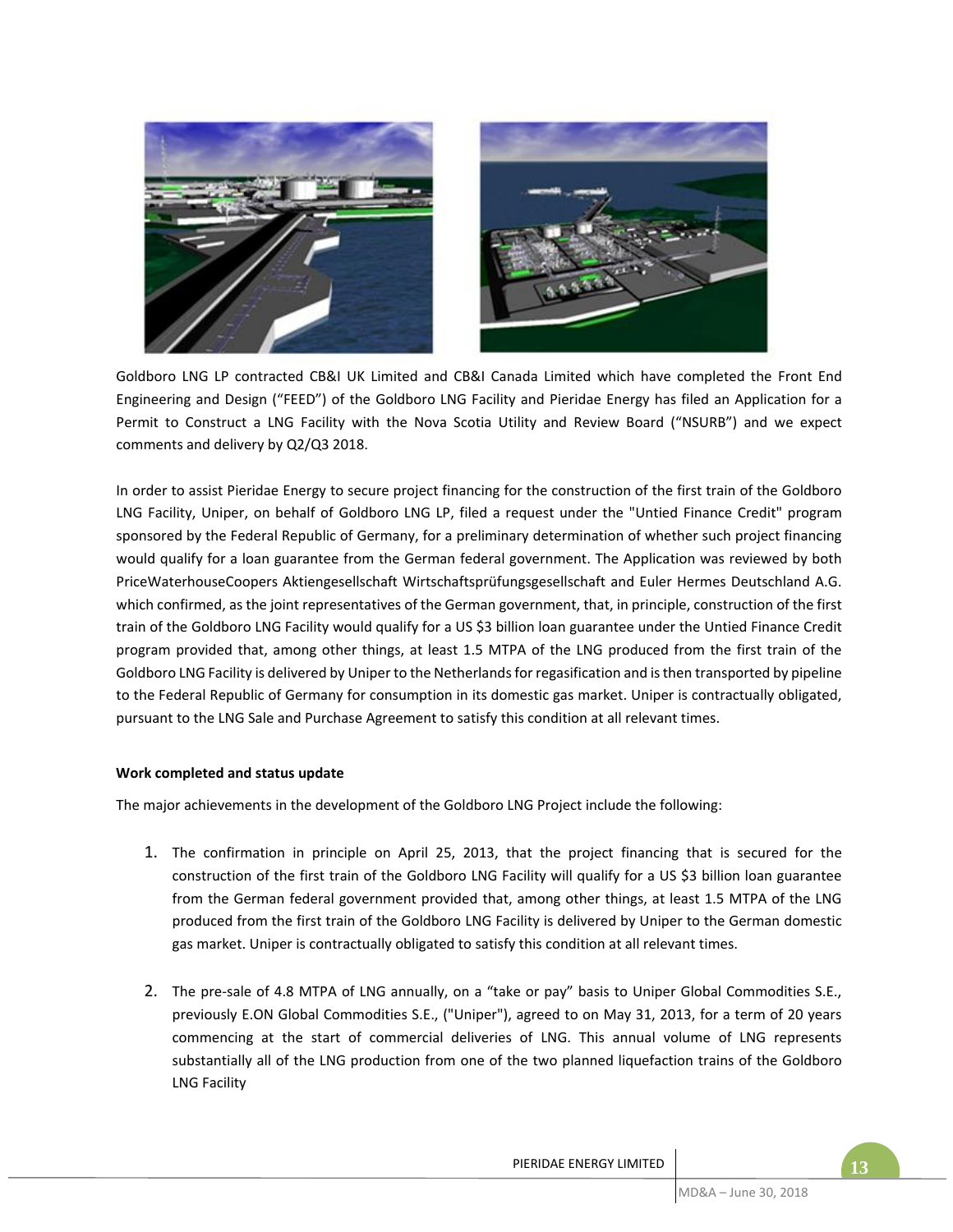- 3. The successful completion of the environmental assessment, by the Minister of the Environment of Nova Scotia (the "Minister"), of the proposed Goldboro LNG Facility to be located on the Project Site on March 31, 2014, further renewed in August 2015 and October 2017.
- 4. The issuance by the US DOE of Order No. 3639 on May 22, 2015, authorizing the annual export, by pipeline, of up to 292 Bcf of natural gas sourced from the United States to Canada for end use in Canada or, after liquefaction in Canada, to export, by vessel, the LNG produced from such natural gas to countries with which the United States has a free-trade agreement. This authorization is for a period of twenty years commencing on the earlier of date of first export and May 22, 2022.
- 5. The issuance by the National Energy Board ("NEB") of Export Licence GL-313 on August 13, 2015 (ultimately approved May 26, 2016) authorizing the export from Canada up to 16.675 billion cubic meters of natural gas each year for a period of twenty years commencing on the date of first export.
- 6. The issuance by the NEB of Import Licence GL-314 on August 13, 2015 (ultimately approved May 26, 2016) authorizing the import to Canada up to 11.845 billion cubic meters of natural gas each year for a period of twenty years commencing on the date of first import.
- 7. The identification of the Project Site and its acquisition on December 3, 2015.
- 8. The acquisition of a 20% interest in PPLP in 2015 which owns certain natural gas resource properties situated in New Brunswick. Under certain circumstances, it is possible to increase this interest to 50%. However, there is presently a government-imposed moratorium on the use of hydraulic fracturing in New Brunswick which effectively prevents any further exploration and development by PPLP of its natural gas resource properties in that province. The other partner in PPLP is ORLEN Upstream Canada Ltd., an affiliate of Polski Koncern Naftowy Orlen Spółka Akcyjna which is a public corporation listed on the Warsaw stock exchange and is a major Polish oil refiner and petrol retailer with operations in Poland as well as the Czech Republic, Germany and the Baltic States.
- 9. The issuance by the US DOE of Order No. 3768 on February 5, 2016, authorizing the annual export, using the capacity of the U.S. portion of the M&N Pipeline that is in service as of February 5, 2016, of up to 292 Bcf natural gas sourced from the United States to Canada for liquefaction in Canada and re-export as LNG to countries with which the United States does not have a free-trade agreement. This authorization is for a period of twenty years commencing on the earlier of the date of first commercial re-export and February 5, 2023. The volume of natural gas that is authorized for export under Order No. 3768 is not additive to the volume of natural gas that is authorized for export under Order No. 3639.
- 10. The successful negotiation of a collective agreement on May 3, 2017 affecting 15 of the relevant trade unions in Nova Scotia which will be relied upon to construct the Goldboro LNG Facility and the issuance by the Labour Board (Nova Scotia) on July 28, 2017 of order LB-1322 and order LB-1323 declaring that the collective agreement is a project agreement with effect commencing July 27, 2017, in accordance with subsection 5(3) of the Construction Project Labour Relations Act (Nova Scotia).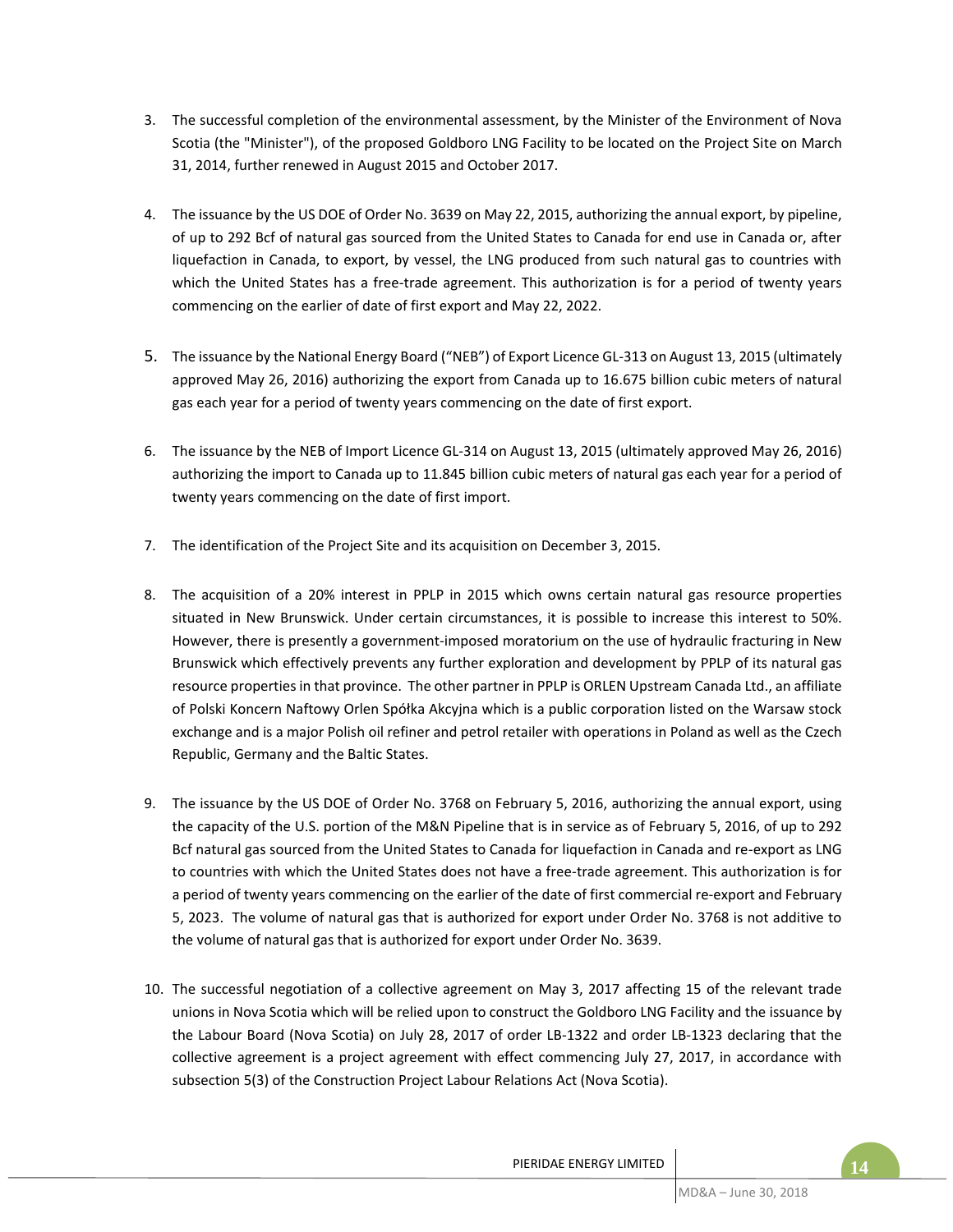- 11. The Business Combination with Pétrolia in 2017. Pieridae now owns certain natural gas resource properties situated in Québec.
- 12. We filed the Application for Permit to Construct with the NSURB which is now reviewing all the documentation.

## **Completed Milestones**

## *Project Site Acquisition*

On December 3, 2015, Pieridae acquired the beneficial interest in and to the Project Site from the Municipality of Guysboro in consideration for \$3,2 million. The Project Site consists of approximately 107.5 hectares (265.5 acres) of unimproved land situated within the Goldboro industrial park. The Project Site is a suitable location for the proposed Goldboro LNG Facility for several reasons including the fact that the Goldboro industrial park is the origination point of the main line of the Canadian portion of the Maritimes & Northeast Pipeline (the "M&N Pipeline") as well as the landfall site for the Sable natural gas pipeline. The Project Site also has sheltered access to the deep water of Isaacs Harbour.

Legal title to the Project Site is held by 9290834 as bare trustee and agent of Pieridae pursuant to a declaration of bare trust and agency agreement made by 9290834 and Pieridae as of November 4, 2015. Pieridae has the right, exercisable on sixty (60) days prior notice at any time before March 31, 2019, to require the Municipality to repurchase the Project Site for \$3,2 million on the terms and conditions of a put option registered against title to the Project Site. In addition, the Municipality has the right, exercisable on sixty (60) days prior notice, to repurchase the Project Site for \$3,2 million on the terms and conditions of a call option registered against title to the Project Site if Pieridae either: (a) fails to make a final investment decision to proceed with the construction of the Goldboro LNG Facility on or before December 31, 2018; or (b) fails to obtain all regulatory permits that are necessary to construct the Goldboro LNG Facility on or before December 31, 2018.

We have now completed the land deforestation and grubbing in preparation for the next steps.

## *Environmental Assessment*

On March 21, 2014, the Minister approved the proposed Goldboro LNG Facility pursuant to section 40 of the Environment Act (Nova Scotia) and subsection 26(1) of the Environmental Assessment Regulations. The approval is subject to approximately forty conditions which are described in more detail at:

## http://novascotia.ca/nse/ea/goldboro-lng/conditions.pdf.

One of the conditions (condition 1.3) requires that Pieridae commences work on the Goldboro LNG Facility within two years of the issuance of the approval unless granted a written extension by the Minister. On August 6, 2015, the Minister issued to Pieridae written confirmation that the deadline to commence work on the Goldboro LNG Facility is extended to March 21, 2019.

The Canadian Environmental Assessment Agency determined pursuant to paragraph 128(1)(c) of the Canadian Environmental Assessment Act (Canada) that a federal environmental assessment was not required to be obtained by Pieridae in relation to the proposed Goldboro LNG Facility.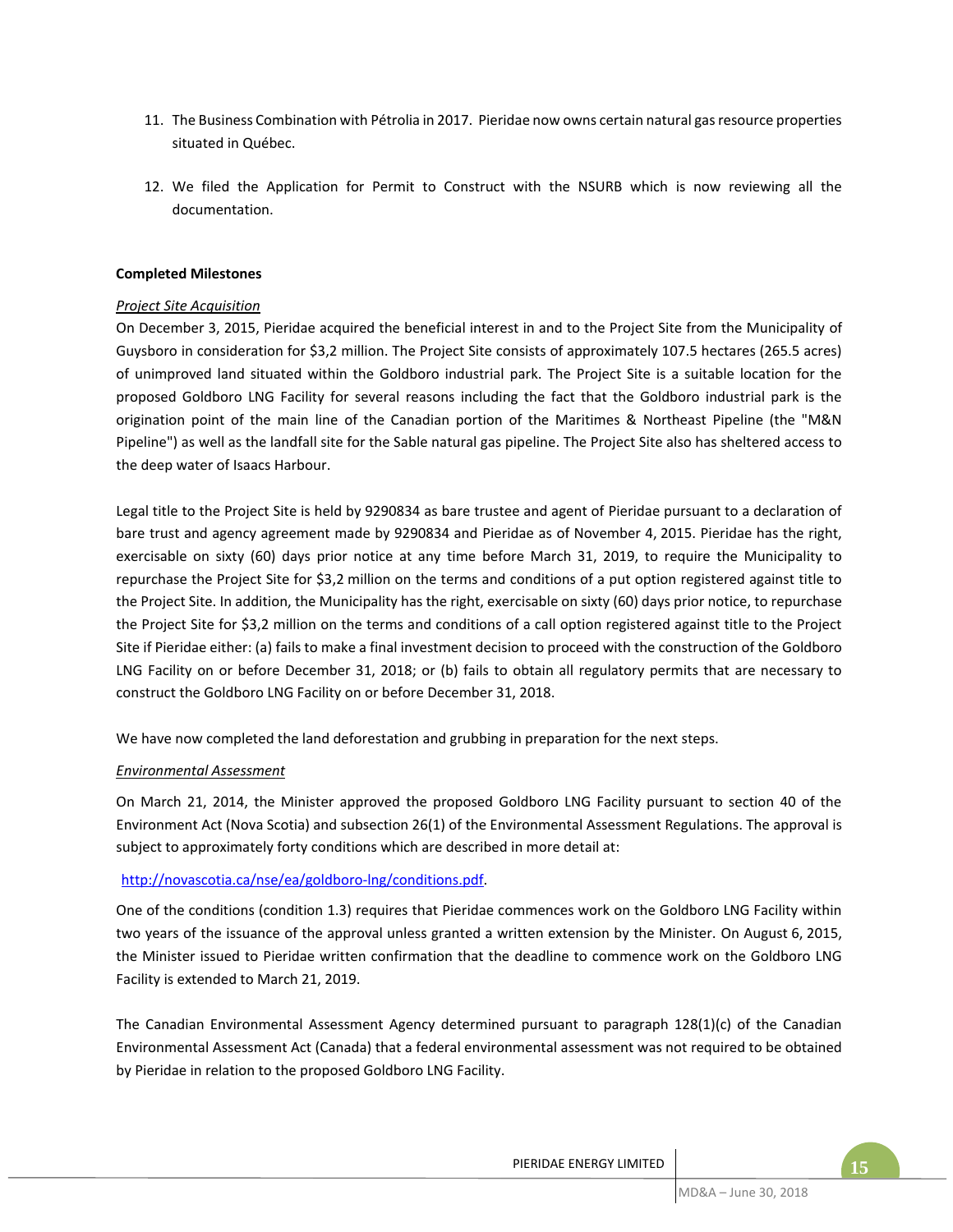## *Environmental Protection*

Pieridae is subject to, and to the best of its knowledge is in compliance with, federal, provincial and municipal environmental legislation in all of its areas of activity. Pieridae recognizes that it must conduct all of its activities in a manner that both protects and preserves the environment.

## *Upstream Strategy*

On March 4, 2013, Pieridae entered into an agreement with Contact Exploration Inc. (subsequently Kicking Horse Energy Inc.) to establish Pieridae Production LP (PPLP) in order to acquire and develop natural gas resources in New Brunswick. As at January 1, 2014, Pieridae, as a limited partner, had a 16.98% interest in PPLP and has made no further contributions to PPLP during that year. During 2015 Pieridae invested an additional \$750,000 in PPLP, increasing its ownership interest to 20%. Pieridae is entitled to contribute an additional \$14,125,000 to PPLP prior to any further funding by the other partner, and to thereby increase its ownership in PPLP to 50%. In late 2015, ORLEN Upstream Canada Ltd. acquired Kicking Horse Energy Inc.

There is presently a government-imposed moratorium on the use of hydraulic fracturing in New Brunswick which effectively prevents any further exploration and development by PPLP of its natural gas resource properties in that province.

On October 24<sup>th</sup>, 2017, Pieridae entered into an agreement with Pétrolia inc., acquiring properties amounting to nearly 22.7% of Québec's territory under licence and located in the eastern part of the province.

## The LNG Purchase and Sale Agreement

Pieridae Energy and Uniper have entered into an agreement dated May 31, 2013, as amended on February 3, 2016 and June 2, 2017 (the "LNG Sale and Purchase Agreement") which contemplates the sale each year by Goldboro LNG LP, and the purchase by Uniper on a "take or pay" basis, of 4.8 MTPA of LNG for a term of 20 years commencing at the start of commercial deliveries of LNG. Title and risk to the LNG will pass from Goldboro LNG LP to Uniper at the point that the LNG passesfrom the Goldboro LNG Facility to the customer's LNG vessel. The price of LNG is expressed in U.S. dollars and is determined primarily by reference to the prevailing price for natural gas quoted on a prescribed European index discounted for costs incurred by the customer for the transportation and regasification of LNG. Under the terms of the LNG Sale and Purchase Agreement, Uniper has the right to terminate the agreement in accordance with its terms, including in the event Goldboro LNG LP fails to meet certain milestone deadlines (and such deadlines are not extended as agreed to between Uniper and Goldboro LNG LP). Additionally, on May 7<sup>th</sup>, 2018, Pieridae Energy announced it had entered into a term sheet to negotiate a binding liquefied natural gas sale and purchase agreement to supply LNG to Europe from the Second Train of the Goldboro liquefaction facility. Under the term sheet, Axpo, a Swiss utility,will purchase up to 1 million tonnes per annum of LNG. This contract is scheduled to begin from the Start of Commercial Deliveries (currently estimated to be the first quarter of 2023) and last for a 10-year period.

# Labour Matters

In order to establish a basis for determining the labour component of the construction cost of the Goldboro LNG Facility and to ensure that the construction of the Facility is not interrupted by a labour dispute, Pieridae Energy negotiated a project special needs collective agreement (the "Collective Agreement") affecting 15 of the relevant trade unions in Nova Scotia, of which 13 have signed and ratified the Collective Agreement.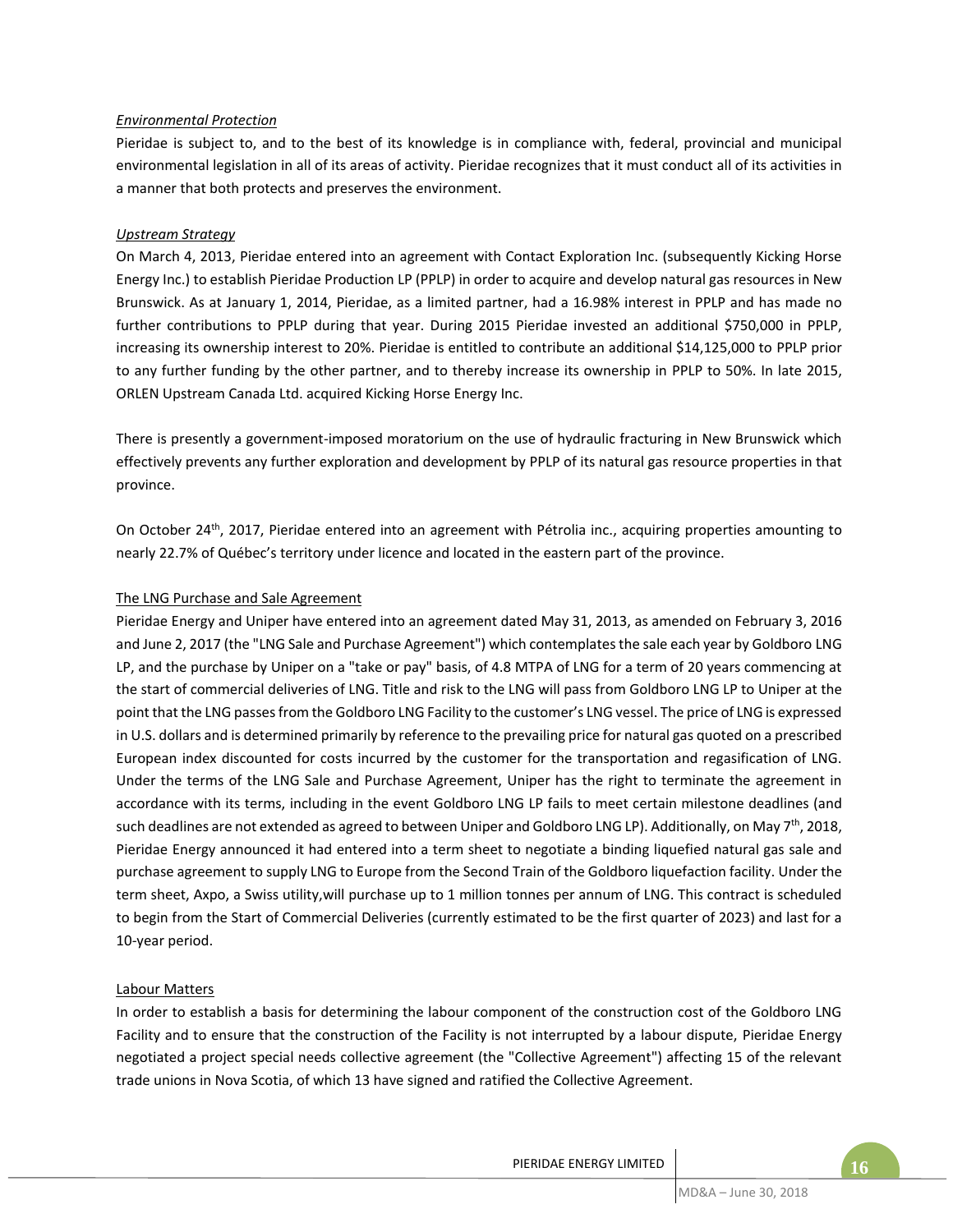On May 8, 2017 Nova Scotia Construction Labour Relations Association Limited, acting as the bargaining agent of Goldboro LNG LP, applied to the Labour Board (Nova Scotia) pursuant to subsection 5(1) of the Construction Project Labour Relations Act (Nova Scotia) for an order declaring the Collective Agreement to be a project agreement and declaring it to be in effect and thereby binding on all relevant trade unions. This application was opposed by the Operating Engineers, Local 721 which had applied to the Labour Board (Nova Scotia) under subsections 14(1) and 15(1) of the Construction Project Labour Relations Act (Nova Scotia) for a hearing to determine whether or not the Collective Agreement has the requisite approval of 85% of the relevant trade unions. That hearing was held on July 27, 2017. On July 28, 2017, the Labour Board (Nova Scotia) issued order LB-1322 and order LB-1323 declaring that the Collective Agreement is a project agreement and that it is effective commencing July 27, 2017, in accordance with subsection 5(3) of the Construction Project Labour Relations Act (Nova Scotia).

## Market and Marketing Plans

Goldboro LNG LP has pre-sold substantially all of the LNG production from one of the two liquefaction trains planned for the Goldboro LNG Facility to Uniper under the LNG Sale and Purchase Agreement for a term of twenty years commencing at the start of commercial production and has entered into a term sheet to negotiate a binding sale and purchase agreement where Axpo would purchase up to 1 million tonnes per annum of LNG. Thissecond contract is scheduled to begin from the Start of Commercial Deliveries and last for a 10-year period.

## Regulatory - Canada

On August 13, 2015, the National Energy Board confirmed its decision, subject to the approval of the Governor in Council, to issue a licence to Pieridae Energy to:

- **Export from Canada up to 16.675 billion cubic meters of natural gas each year for a period of twenty years** commencing on the date of first export ("Export Licence GL-313"); and
- **■** Import to Canada up to 11.845 billion cubic meters of natural gas each year for a period of twenty years commencing on the date of first import ("Import Licence GL-314").

On May 26, 2016, the Governor in Council approved Export Licence GL-313 and Import Licence GL-314 pursuant to section 117 of the National Energy Board Act (Canada).

## Regulatory - United States

On May 22, 2015, the Department of Energy of the United States (the "US DOE") issued an order ("Order No. 3639") granting Goldboro LNG LP II authorization to export annually, by pipeline, up to 292 Bcf of natural gas sourced from the United States to Canada for end use in Canada or, after liquefaction in Canada, to export, by vessel, the LNG produced from such natural gas to countries with which the United States has a free-trade agreement. This authorization is for a period of twenty years commencing on the earlier of the date of first export and May 22, 2022.

On February 5, 2016, the US DOE issued an order ("Order No. 3768") granting Pieridae, as the general partner of Goldboro LNG LP II, authorization to export annually, using the capacity of the U.S. portion of the M&N Pipeline that is in service as of February 5, 2016, up to 292 Bcf natural gas sourced from the United States to Canada for liquefaction in Canada and re-export as LNG to countries with which the United States does not have a free-trade agreement. This authorization is for a period of twenty years commencing on the earlier of the date of first commercial re-export and February 5, 2023. The volume of natural gas that is authorized for export under Order No. 3768 is not additive to the volume of natural gas that is authorized for export under Order No. 3639.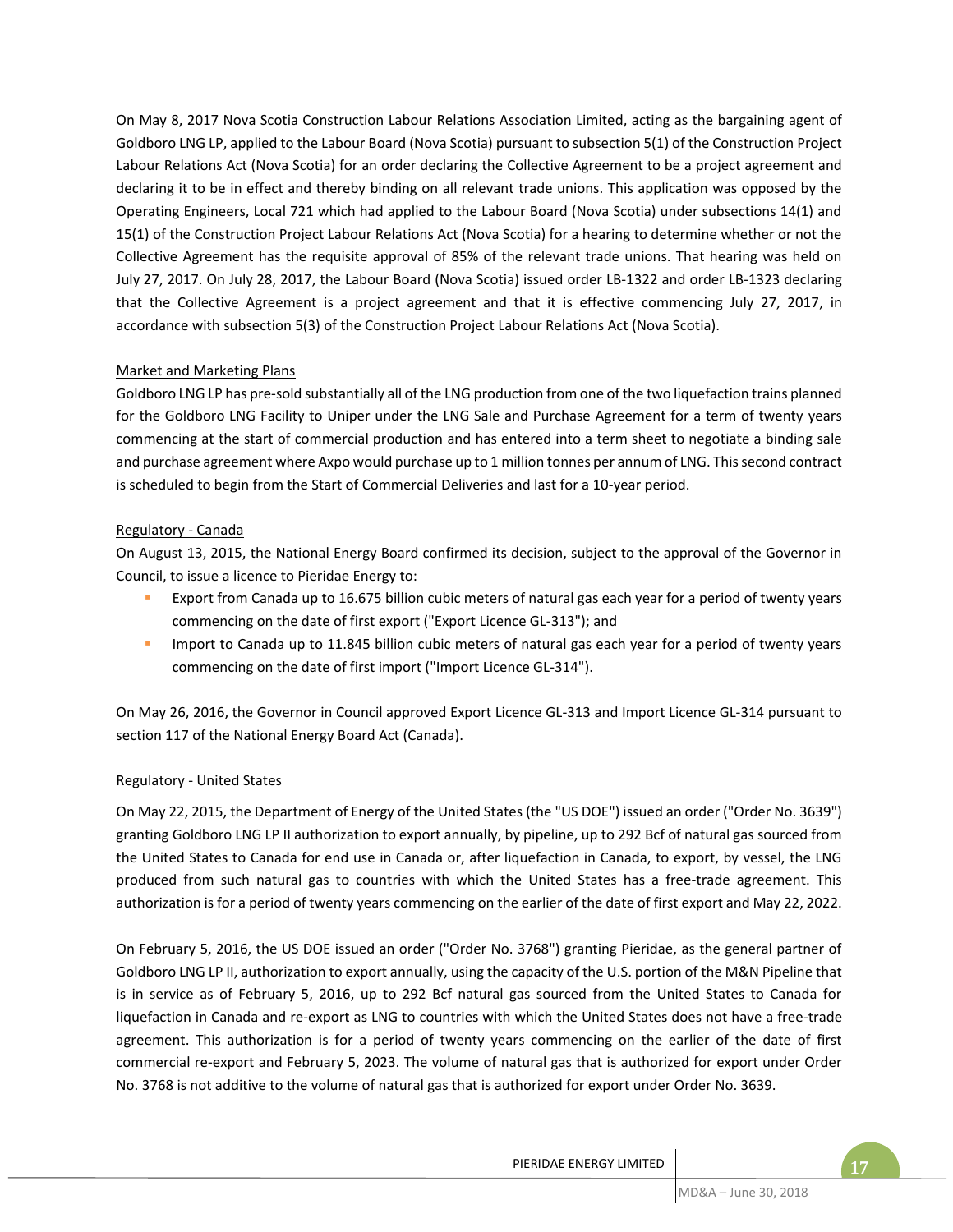The regulatory history of the applications made by Goldboro LNG LP II, including a copy of Order No. 3639 and Order No. 3768, can be accessed at https://energy.gov/fe/downloads/pieridae-energy-usa-ltd-fe-dkt-no-14-179-lng.

Both Order No. 3639 and Order No. 3768 are subject to certain reporting requirements and other conditions including the requirement to comply with the US DOE's Procedures for Change in Control Affecting Applications and Authorizations to Import or Export Natural Gas (79 FR 65541).

On December 18, 2015 Goldboro LNG LP II applied to the Assistant Secretary for Fossil Energy of the US DOE to approve the change of control of it occasioned by the acquisition by ORLEN Upstream Canada Ltd. of all of the issued and outstanding shares in the capital of Kicking Horse Energy Inc. which, at that time, owned (indirectly through KCK Atlantic Holdings Ltd.) approximately 10,77% of the issued and outstanding shares in the capital of Pieridae. On November 23, 2016, the US DOE notified Pieridae USA that the request for approval of the change in control is granted.

On May 21, 2017, Goldboro LNG LP II applied to the Assistant Secretary for Fossil Energy of the US DOE to approve the change of control of it occasioned by the proposed amalgamation of Pieridae and Pétrolia pursuant to the Arrangement. This application remains outstanding as of the date of this report.

On August 30, 2016, the US DOE promulgated the Revised Procedures Affecting Applications and Authorizations for the In-Transit Movement of Natural Gas (81 FR 59436) which clarify that in-transit shipments of natural gas are not "imports" or "exports" within the meaning of section 3 of the Natural Gas Act (15 U.S. Code Chapter 15B). Goldboro LNG LP II intends to rely on, and to comply with, these procedures in respect to possible shipments of natural gas by pipeline from Western Canada through portions of the United States en route to the Goldboro LNG Facility. For these purposes, an "in-transit" shipment of natural gas includes a shipment of natural gas from Canada that only temporarily passes through the United States before returning to Canada.

## **Project Competitive Advantage**

## *Integrated LNG Business Model*

Pieridae is currently Canada's only integrated LNG enterprise holding key permits and approvals for its current stage of development. Pieridae combines the world-class expertise, experience and assets diversification of two companies – Pieridae and Pétrolia – which creates a model for effective and sustainable long-term growth. Half of the initial capacity of the Goldboro LNG Facility is sold under a 20-year, take-or-pay contract with Uniper Global Commodities SE, a 100% subsidiary of Uniper SE, one of Europe's most important energy companies. From its first acquisition of resources in New Brunswick to its merger with Pétrolia, Pieridae has built an initial long-term portfolio of natural gas reserves in key natural gas basins in Québec and New Brunswick with plans to increase its reserves in the near future. Pieridae's Goldboro LNG Facility will be North America's closest mainland LNG export terminal to Europe. Pieridae's integrated LNG business model enhances our ability to comprehensively manage commercial risk.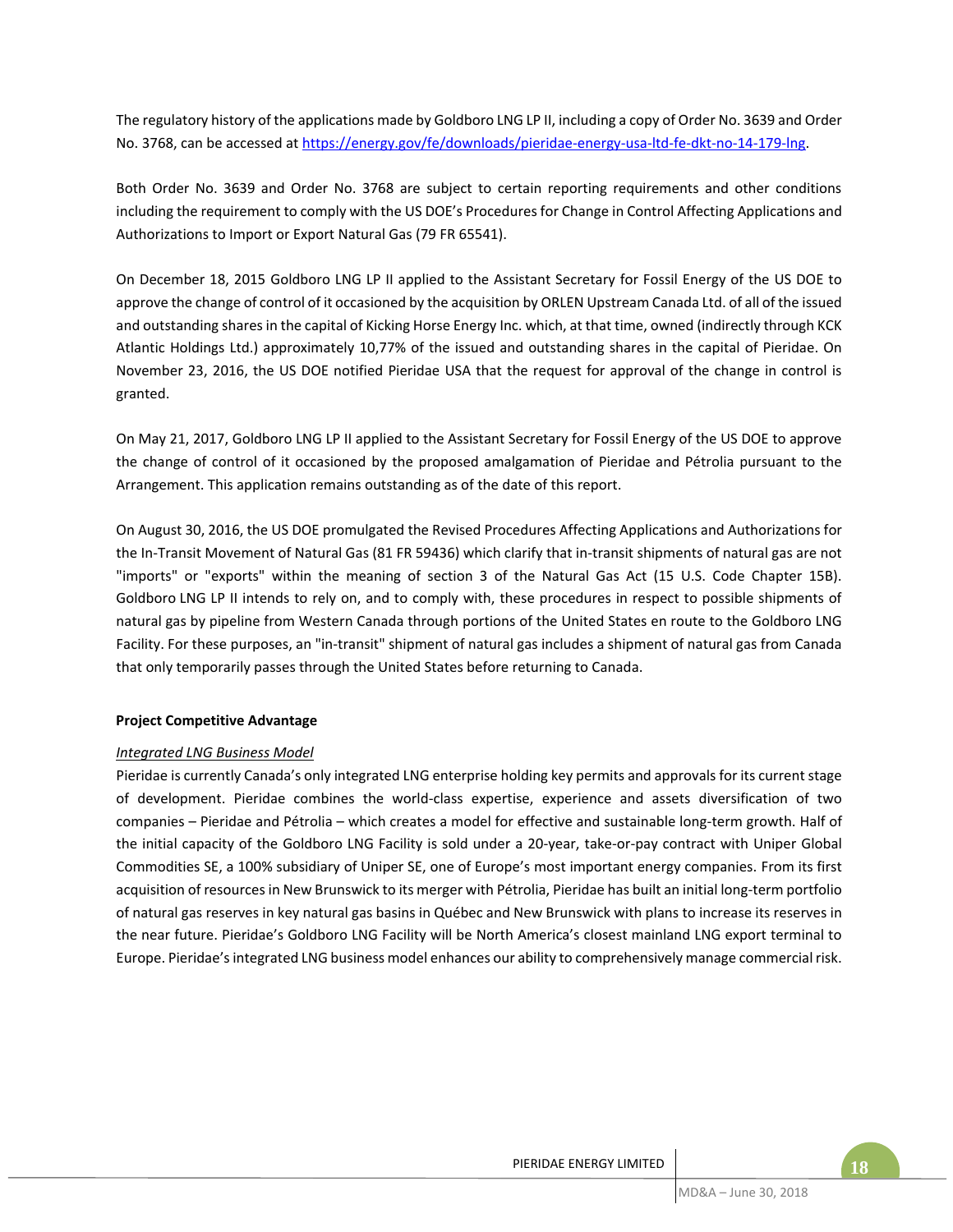## *Long-Term Sales Contract*

The primary sales contract with Uniper, a German utility, for approximately 5 MMTPA, gives us long-term end user market access. This is important as LNG buvers are now signing shorter and smaller contracts.<sup>1</sup> The second agreement, where the Axpo, a Swiss utility, would purchase up to 1 million tonnes per annum of LNG, is scheduled to begin from the Start of Commercial Deliveries and last for a 10-year period.

## *Financing (UFK)*

As part of the agreement with Uniper, Pieridae is expected to receive an untied loan guarantee from Germany for approximately 3.0 B\$ on processing equipment. The low cost of capital and the amount of leverage which can be achieved represent a significant advantage over competitors. Achieving a debt to equity structure of about 80/20 over the 50/50 of competitors on processing is a huge advantage since Pieridae's cost of debt could be at approximately 200 basis points lower than its competitors. All this translates into a cost of conversion of up to a \$1.00/MMbtu lower than an integrated LNG company without such guarantee.

## *World demand*

According to the International Energy Agency, the global energy demand is expected to grow by 30% between 2015 and 2040<sup>2</sup>. Global demand for LNG is predicted to grow from approximately ~175 MMPTA in 2010 to approximately ~375 MMPTA in 2020 and around ~575 MMPTA by 2035<sup>3</sup>.It is predicted that demand in 2017 will increase ~9% to 280 MMTPA as China and Emerging markets will drive the demand growth over the next few years driven by Southeast Asia's demand. European demand is expected to buoy the global LNG demand from 2026 to 2030<sup>4</sup>.

## *Excess Supply*

Controlling the value chain from feed to transport and liquefaction. Pieridae, as part of its value chain strategy, plans to acquire stranded and economically constrained reserves and move them to world market prices. This includes acquisitions and joint ventures to acquire reserves in Canada and the United States. At the moment, there are multiple producers in Western Canada without a market to export their gas productions, driving the AECO prices down. Combined with smaller oil and gas business having difficulty to get back on their feet since the 2014 decline in oil prices, Pieridae has the opportunity to acquire feedstock at a good price.

## *Transport Capacity*

 $\overline{a}$ 

The gas supply from a variety of sources for the project will be delivered via existing pipelines to the final connecting pipeline Maritimes and Northeast Pipeline (M&NP), located directly adjacent to the project site. All of the Western Canada production would move through the TransCanada mainline with a tolling structure. This system is currently underutilized with a current capacity of approximately 6 Bcf/day, but operating at about 2.4 Bcf/day.

<sup>&</sup>lt;sup>1</sup> Royal Dutch Shell plc, *Shell LNG outlook 2018: Supply Investment Required To Meet Long-Term Demand Growth, Shell interpretation of HIS Markit,* Wood Mackenzie FGE, BNEF and Poten & Partners Q4 2017 Data, page 26.

<sup>2</sup> Royal Dutch Shell plc, *Shell LNG outlook 2018: External Environment Creating More Opportunities For Gas And LNG*, page 5.

<sup>3</sup> Royal Dutch Shell plc, *Shell LNG outlook 2018: Supply Investment Required To Meet Long-Term Demand Growth*, Shell interpretation of HIS Markit, Wood Mackenzie FGE, BNEF and Poten & Partners Q4 2017 Data, page 24.

<sup>4</sup> Todd Kepler, CFA, *Pieridae Energy Limited: On Track to Become Canada's First Major LNG Exporter*, Laurentian Bank Securities, Oil and Gas, January 16, 2018, page 20.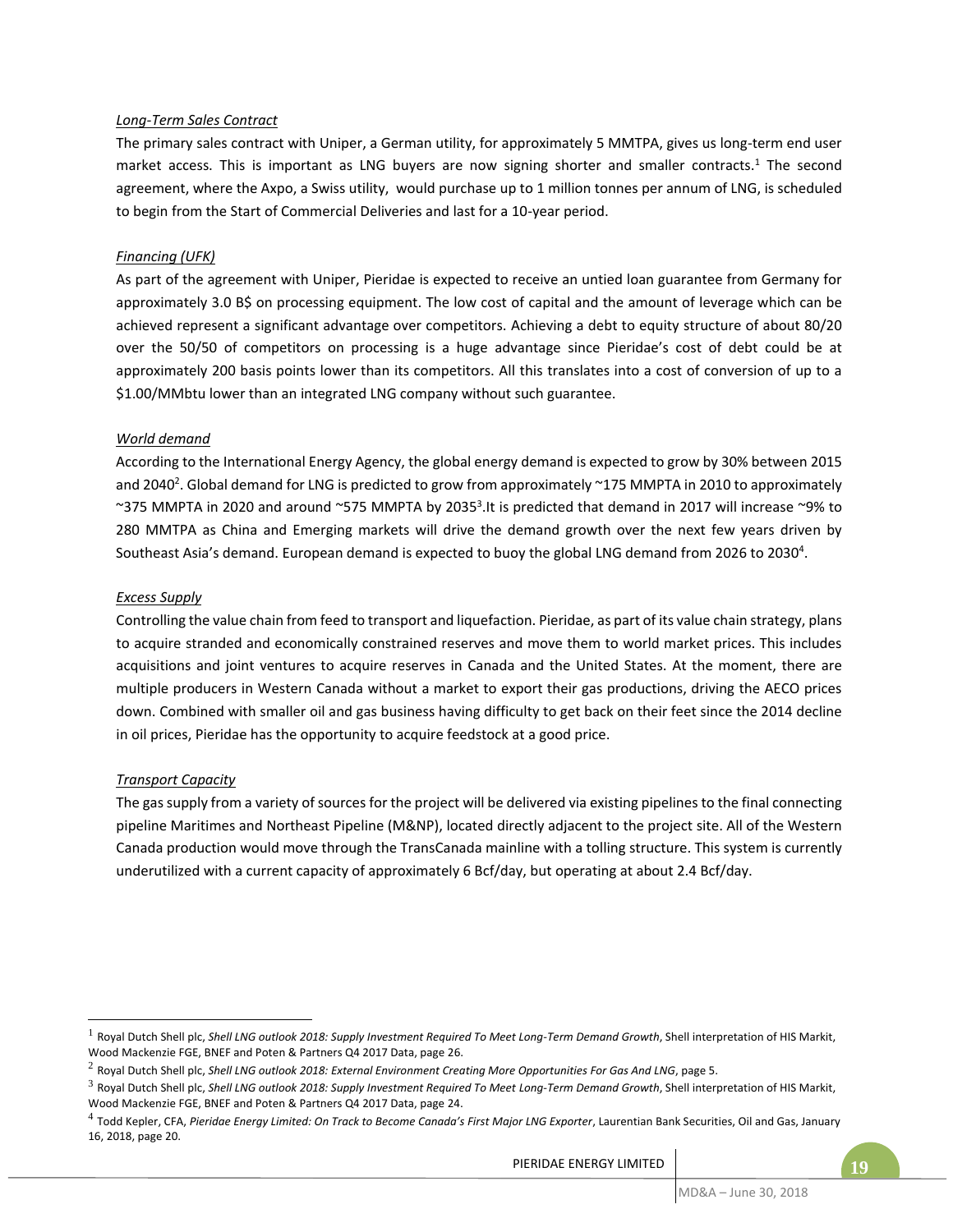## *Delivery*

The location of our LNG Facility is another of the essential advantages of the project. The land where the facility will be built will allow North American gas to be turned into International gas, allowing all targeted markets to be served within a 6-days baseload and a 14-days or less shipping range.

#### **Planned work for 2018**

For 2018, Pieridae intends to make its Final Investment Decision ("FID") by the end of the year. To achieve this decision, Pieridae is actively working towards securing financing via debt and equity. It also plans on securing its gas supply, transportation and sales for 1 and/or 2 trains in the upcoming quarters. The Corporation is working to ensure that it has all the regulatory permits needed and to obtain the approval by the Nova Scotia Energy Board for the Front End Engineering and Design ("FEED") and make sure that all the other conditions are met.

For the facility, in the upcoming quarters, Pieridae intends to enter into an EPC agreement for construction of the Goldboro LNG Facility. This agreement, will be the lump-sum contract by the engineering firm for the construction of the Goldboro LNG Facility.

## **Haldimand project (Gaspé block)**

## **Project background and potential**

Discovered in 2006, Haldimand is a conventional deposit located in the York River Formation, which consists of naturally fractured sandstone. It is located on the Haldimand Peninsula outside the Town of Gaspé, in a forest in the Sandy Beach area. On October 23, 2017, Pieridae has acquired complete control of the project. Previously, the Company had a 50% interest with Québénergie inc. holding the other 50%.

Over the years, exploration work has been carried out on the property, including the drilling of Haldimand 1, 2 and 4, three-dimensional seismic, surface geochemical and magnetotelluric surveys, reprocessing of data as well as well cleaning operations. As at June 30, 2018, Pieridae and its partners have invested over \$29 million in the property. Following the work carried out, Pieridae confirmed the existence of a functional oil reservoir comprising natural fractures on the Haldimand property. The production test carried out in 2016 on Haldimand 4 allowed the natural production, without artificial aid, of high-quality oil (API 53). During this test program, which included periods of production and stoppage, the well produced nearly 1,200 barrels of light oil without a pump. This test also allowed the collection of important data on the permeability and porosity of the reservoir.

As shown in the following table, as of October 31, 2017, an independent assessment by Sproule, an oil industry consulting firm, calculated the best estimate of the Discovered Petroleum Initially-In-Place (DPIIP), unadjusted for risk, at 87,9 million barrels and the Unrisked Contingent Resources at 12,4 million barrels.

## PIERIDAE ENERGY LIMITED **FOR A SET A** 20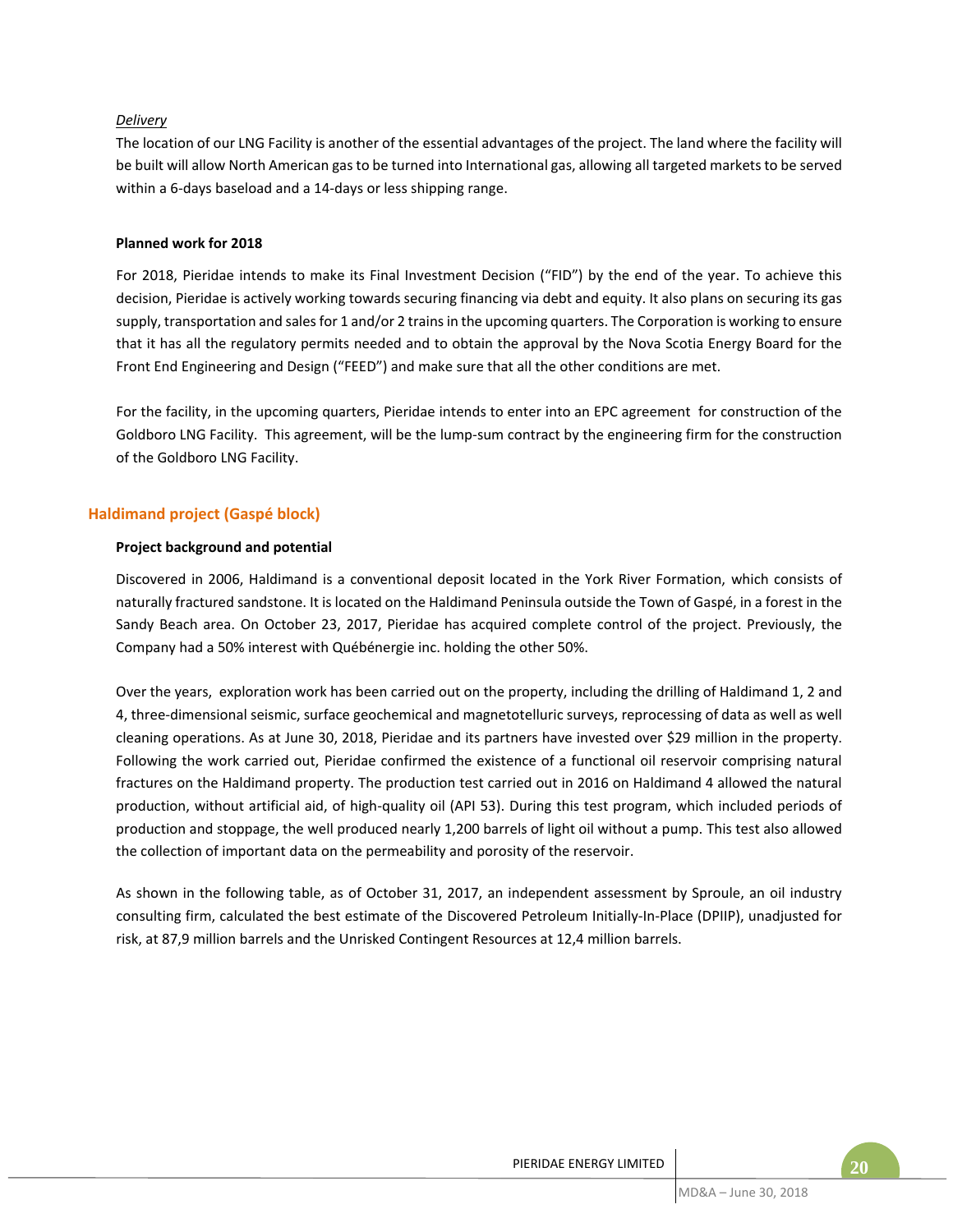|                                                           |              | Crude (100%)<br>(millions of barrels) |               |
|-----------------------------------------------------------|--------------|---------------------------------------|---------------|
|                                                           | Low estimate | <b>Best estimate</b>                  | High estimate |
|                                                           |              |                                       |               |
| <b>Discovered Petroleum Initially-In-Place</b><br>(DPIIP) | 13,8         | 87,9                                  | 199,1         |
| <b>Contingent Resources</b>                               | 1,4          | 12,4                                  | 28,4          |

#### **Planned work for 2018**

Pieridae is working on developing a stimulation program that would allow an optimal production of the Haldimand reservoir. Once we have completed the analysis and studies of the data collected we will work on potential stimulation programs and will file applications to obtain all the permits and authorizations necessary to carry out those programs (should it be authorized by the new regulations).

## **Bourque project**

## **Project background and potential**

The Bourque project, which was launched in 2007, is located on the northwestern part of the Gaspé property, 30 km east of Murdochville and 50 km west of the Town of Gaspé. There are four licences related to this property. The Company's interest in this project currently amounts to 51.03%, with the interests of Ressources Québec Inc. and TUGLIQ Energy Corp. in the licences amounting to 45% and 3.97%, respectively.

A number of exploration programs have been carried out in the property in recent years, including a three-dimensional seismic survey in 2008, the drilling of Bourque 1 and Bourque 2 in 2012, as well as the re-entry of Bourque 1 and the drilling of Bourque 3 in 2016. As at June 30, 2018 , Pieridae and its partners have invested nearly \$31 million in the property.

The work made it possible to identify geological prospects in the Forillon Formation for which Sproule estimated, as of September 30, 2017, the mean volume of Total Petroleum Initially-In-Place, unadjusted for risk, at 827 million barrels of oil.

|                      | Total Petroleum Initially-In-Place (100%) | Pieridae's share<br>(51.03%) |          |          |
|----------------------|-------------------------------------------|------------------------------|----------|----------|
|                      |                                           | (Mbbl)                       |          | (Mbbl)   |
|                      | Low                                       | <b>Best</b>                  | High     | Mean     |
|                      | estimate                                  | estimate                     | estimate | estimate |
| <b>Bourque North</b> | 26                                        | 99                           | 199      | 50       |
| Bourque South        | 206                                       | 647                          | 1,246    | 330      |
| Bourque 2 Region     | 24                                        | 81                           | 161      | 41       |
| <b>Total</b>         | 256                                       | 827                          | 1,606    | 422      |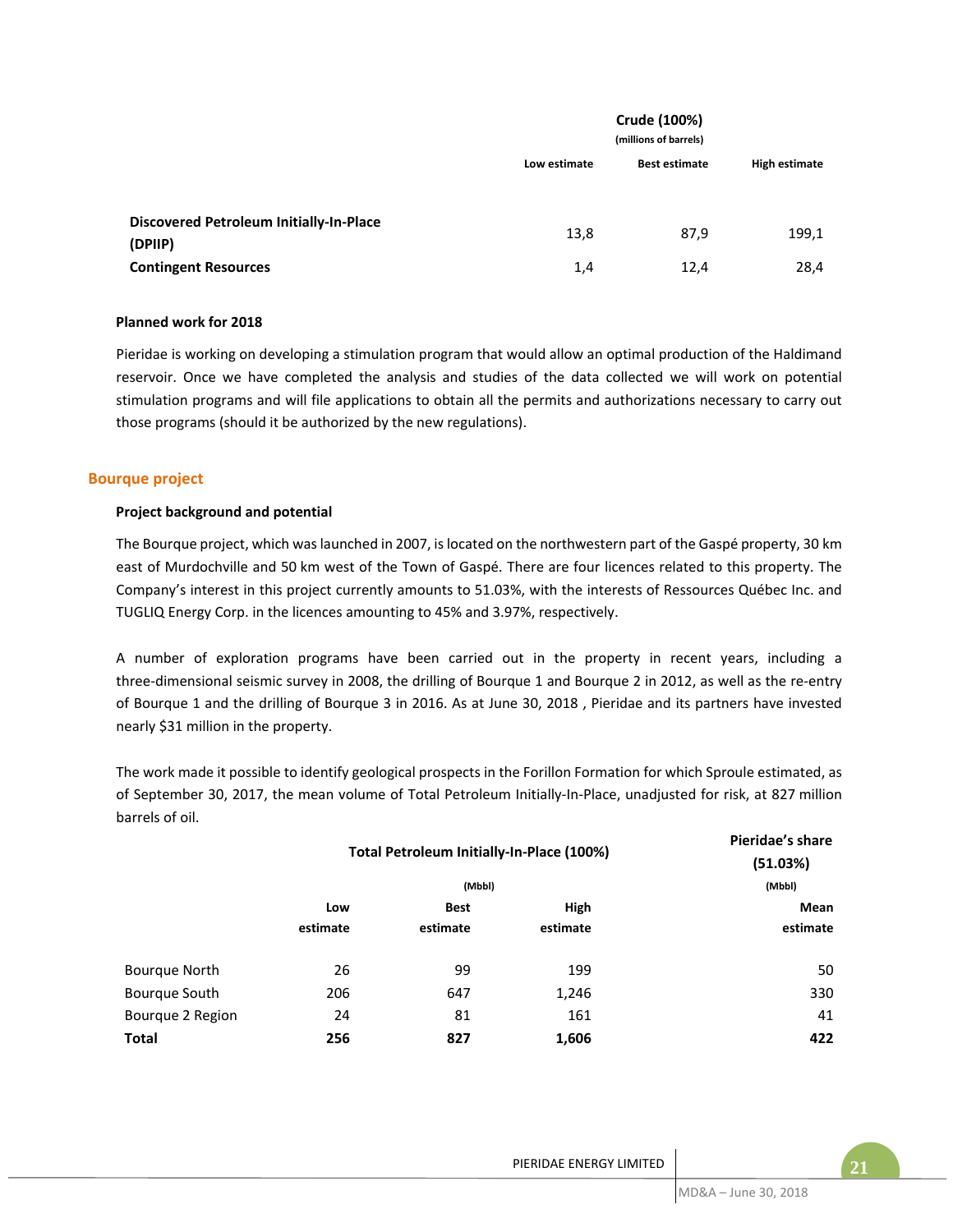## **Work completed and status update**

Following the re-entry of Bourque 1 (Bourque HZ No. 1R1) and the drilling of Bourque 3 (Bourque HZ No. 3) carried out in fall 2016 pressure gauges were installed and the wells were shut-in for the winter. The pressure data recorders installed in the two wells in December 2016 were recovered on May 17, 2017.

On July 19, 2017, production tests on the Bourque No. 1 R1 and No. 3 wells were resumed.

The results of the production tests and sample analyses have been used to assess the best means to put these wells into production. In late August, Sproule received all this new data as well as 66 km<sup>2</sup> of reprocessed 3D seismic data obtained in 2015. Sproule was then mandated to prepare an update of the evaluation report of the resource contained within the Bourque project, effective as of September 30, 2017. The final report was delivered on November 15, 2017.

## **Planned work for 2018**

We plan on recovering the downhole gauges for further analysis of the data, after which we will work toward potential stimulations programs together with our Partners.

## **Other properties**

Pieridae reviewed all of its data from his other properties in the Gaspé Peninsula to pinpoint areas with characteristics similar to those found in the Bourque Project and identified high-potential development properties.

#### **Planned work for 2018 :**

For the Gaspé Peninsula, a 169.5 km<sup>2</sup> Pseudo 3D seismic survey is planned to define a major structure mapped with already acquired 2D seismic lines. The new survey is designed to confirm the structural closure. We will also conduct a 1,090 km survey with an Airborne Hydrocarbon Geochemical Sensing System. Additional to this survey, we have planned an optional 1,194 km of Airborne Electromagnetic Survey to confirm the prospectivity of this feature. The Company is waiting for the legal authorizations and permits in order to proceed. Pending on Authorizations these surveys are planned for the summer and fall of 2018. Given positive results, the drilling of an exploratory well is tentatively forecast for the 2019 drilling season. The main objectives are the Val-Brilliant Silurian sandstones and Sayabec Silurian carbonates, as a dry gas prospect. The work as planned should be:

- A Pseudo 3D seismic survey & Processing for Gaspésia;
- A Geochemical, Arial Hydrocarbons detection, survey with Sky Hunter for Gaspesia, Fletcher-Le Ber and Haldimand-Tar Point;
- A Geophysical AEM-PTP, Passive Airborne Transient Pulse Electromagnetic, survey for Gaspesia, Fletcher-Le Ber and Haldimand-Tar Point (Optional).

# **7. COMPANY EXPERTISE**

Pieridae has a dynamic, motivated team, with highly skilled technical personnel, making the Company the first integrated LNG player in Canada.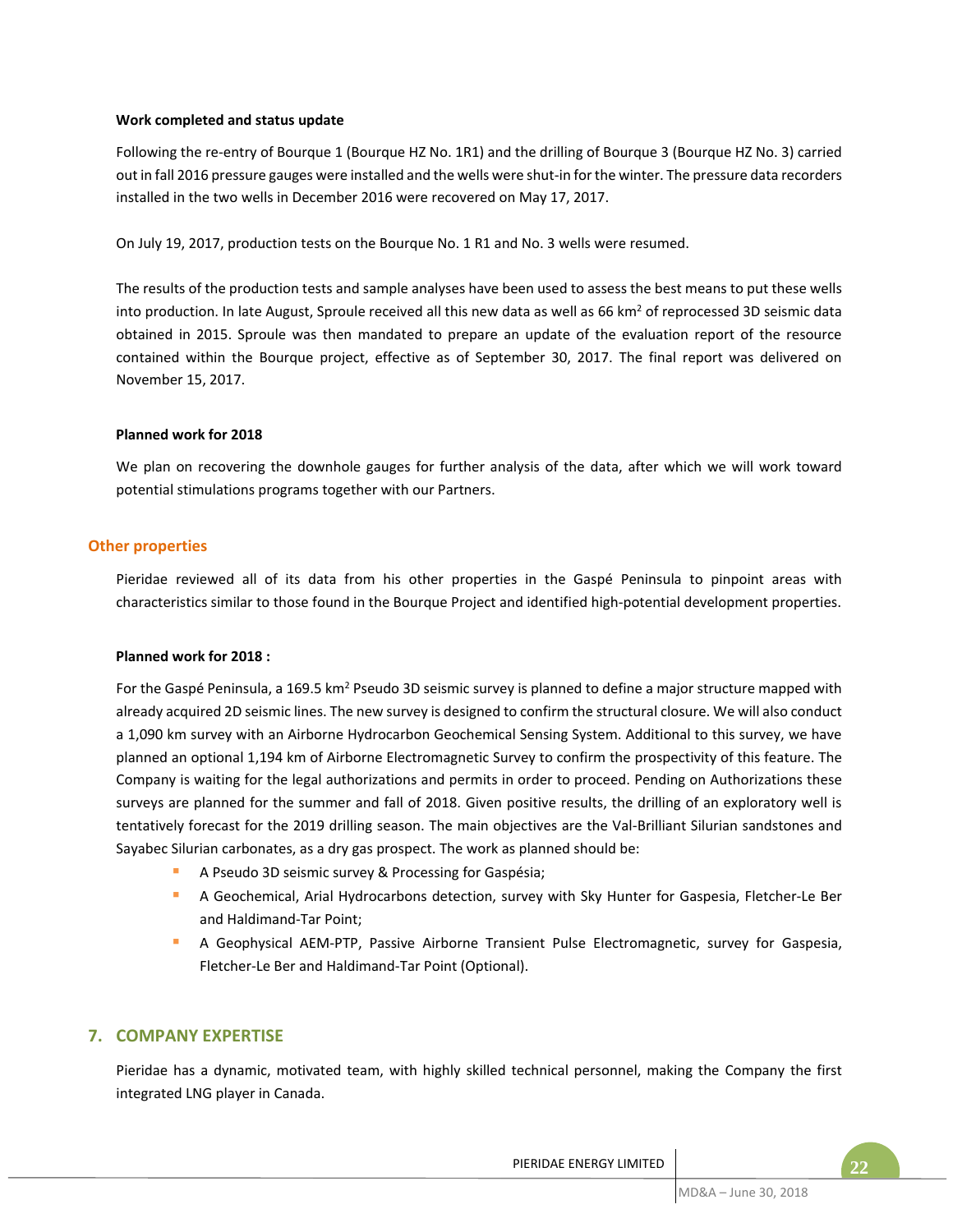All Company worksites employ industry best practices. As a result, every effort is made to reduce environmental and social risks as much as possible. On that front, an emergency measures plan tailored to the reality of each region is prepared to prevent and react effectively to emergency situations.

# **8. MANAGEMENT'S ANALYSIS OF FINANCIAL INFORMATION**

## **Selected annual information**

|                                                           |         | For the 3 months ended | For the 6 months ended |                 |
|-----------------------------------------------------------|---------|------------------------|------------------------|-----------------|
|                                                           |         | <b>June 30,</b>        | <b>June 30,</b>        |                 |
|                                                           | 2018    | 2017                   | 2018                   | 2017            |
|                                                           | \$      | \$                     | \$                     | \$              |
|                                                           | [000s]  | [000s]                 | [000s]                 | [000s]          |
| <b>STATEMENT OF LOSS</b>                                  |         |                        |                        |                 |
| Revenues                                                  | 66      |                        | 82                     |                 |
| Net loss attributable to equity holders                   | (2,711) | (1, 572)               | (5,653)                | (3,630)         |
| Basic and diluted net loss per share (post-consolidation) | (0.054) | (0.046)                | (0.112)                | (0.105)         |
| <b>STATEMENT OF CASH FLOWS</b>                            |         |                        |                        |                 |
| Cash flows related to operating activities                |         |                        | (3,901)                | (860)           |
| Cash flows related to investing activities                |         |                        | (773)                  |                 |
| Cash flows related to financing activities                |         |                        | (389)                  | 81              |
| <b>STATEMENT OF FINANCIAL POSITION</b>                    |         |                        | As at                  | As at           |
|                                                           |         |                        | <b>June 30,</b>        | <b>December</b> |
|                                                           |         |                        | 2018                   | 31,             |
|                                                           |         |                        |                        | 2017            |
| Working capital                                           |         |                        | 4,981                  | 10,379          |
| Total assets                                              |         |                        | 70,599                 | 74,045          |
| <b>Total liabilities</b>                                  |         |                        | 15,275                 | 14,683          |
| Equity                                                    |         |                        | 55,324                 | 59,362          |

## **Operating results and cash position**

For the three-month period ended June 30, 2018, the Company's revenues mainly consisted of project management revenues totalling \$66,000. Project management revenues comprise management fees invoiced by the Company as a project operator for exploration and restoration work.

For the same period, the Company reported a net loss attributable to the equity holders of \$2,711,000, compared with \$1,572,000 for the three-month period ended June 30, 2017. The variation is mainly due to salaries and sharebased compensation that increased by \$1,227,000. Moreover, with the resumption of activities in 2018, engineering expenses and environmental review increased by \$854,000 and the Company incurred land clearing expenses for \$216,000. This is compensated by a non-recurring loss on conversion right of \$1,232,000 incurred for the threemonth period ended June 30, 2017.

As at June 30, 2018, the Company had \$16,169,000 in cash and cash equivalents and cash equivalent held for exploration and \$4,981,000 in positive working capital.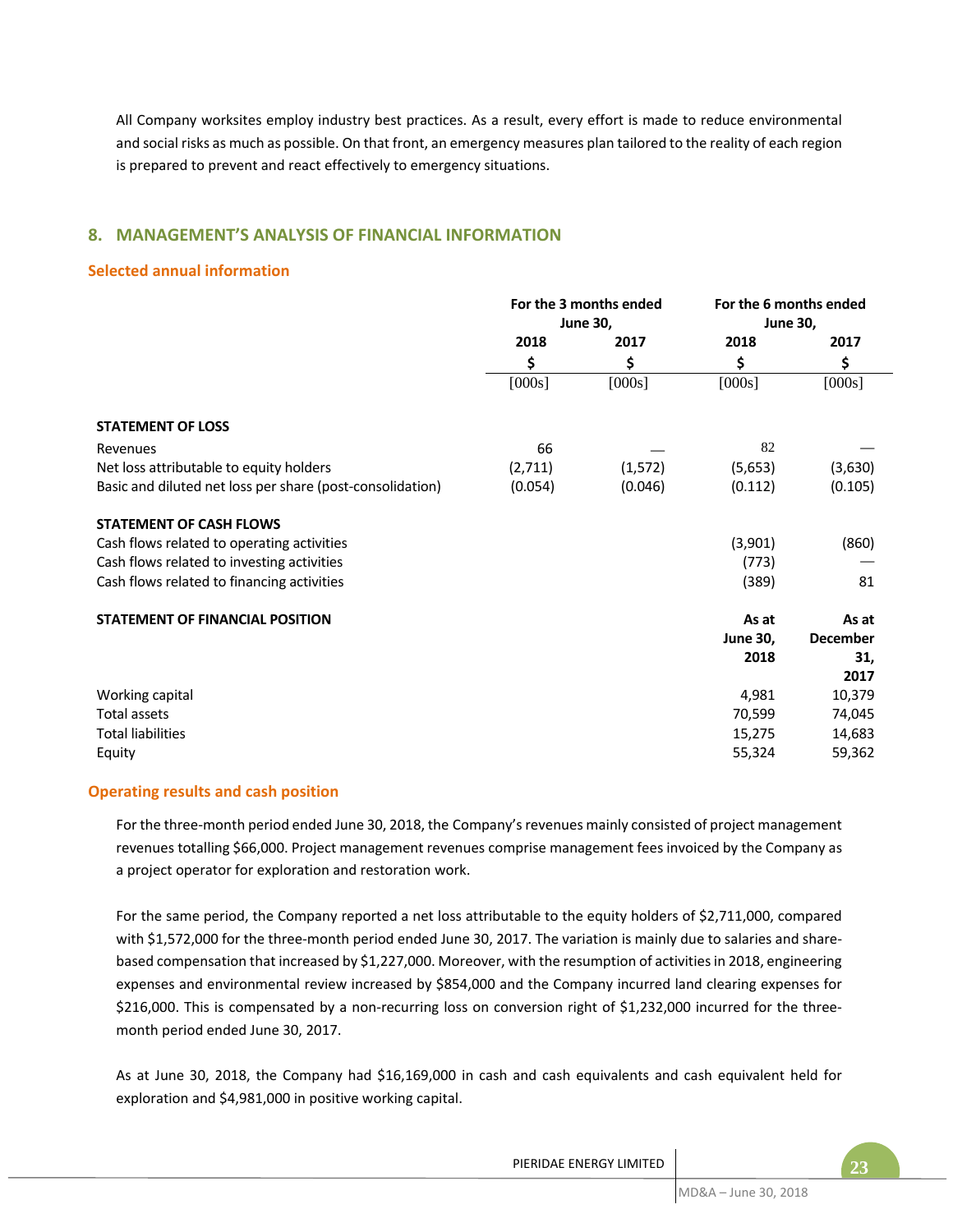## **Analysis of cash flows**

For the six-month period ended June 30, 2018, the Company's operating activities used cash totalling \$3,901,000, compared with cash used amounting to \$860,000 for the same period in 2017. The difference arose primarily from the net loss and net change in non-cash operating items between the periods.

Investing activities for the six-month period ended June 30, 2018, used \$773,000 mainly explained by the land improvement performed on Goldboro's site and the increase in exploration and evaluation costs.

Cash flows used from financing activities in the first two quarters of 2018 amounted to \$389,000, primarily from the increase in restricted cash and cash equivalent related to guarantee provided in the process of obtaining the permit to construct Goldboro's facility. This amount is offset by proceeds totalling \$140,000 from the issuance of 48,800 sharesthrough the exercise of stock options. These proceeds are reduced by the repayment of promissory notes for an amount of \$25,000. During the same period in 2017, financing activities generated cash totalling \$81,000 stemming from proceeds from the issuance of promissory notes totalling an amount of \$25,000 and decrease in restricted cash for \$28,000.

## **Analysis of administrative and operating expenses**

## **Detail of administrative expenses:**

|                                                   | For the 3 months ended<br><b>June 30,</b> |        |
|---------------------------------------------------|-------------------------------------------|--------|
|                                                   | 2018                                      | 2017   |
|                                                   | S                                         |        |
|                                                   | [000s]                                    | [000s] |
| Share-based compensation                          | 399                                       | 35     |
| Salaries and employee benefits                    | 377                                       |        |
| <b>Board of Directors fees</b>                    | 150                                       |        |
| Travel                                            | 50                                        |        |
| <b>Professional services</b>                      | 716                                       | 594    |
| Depreciation of property, plant and equipment     | 5                                         |        |
| Other expenses                                    | 65                                        |        |
| Total administrative expenses before re-invoicing | 1,762                                     | 631    |
| Re-invoicing of expenses                          | (3)                                       |        |
|                                                   | 1,759                                     | 631    |

For the three-month period ended June 30, 2018, administrative expenses, net of re-invoiced expenses, were up \$1,128,000 from the same period in 2017. The key differences in administrative expenses is explained by employees and directors compensation as well as professional services.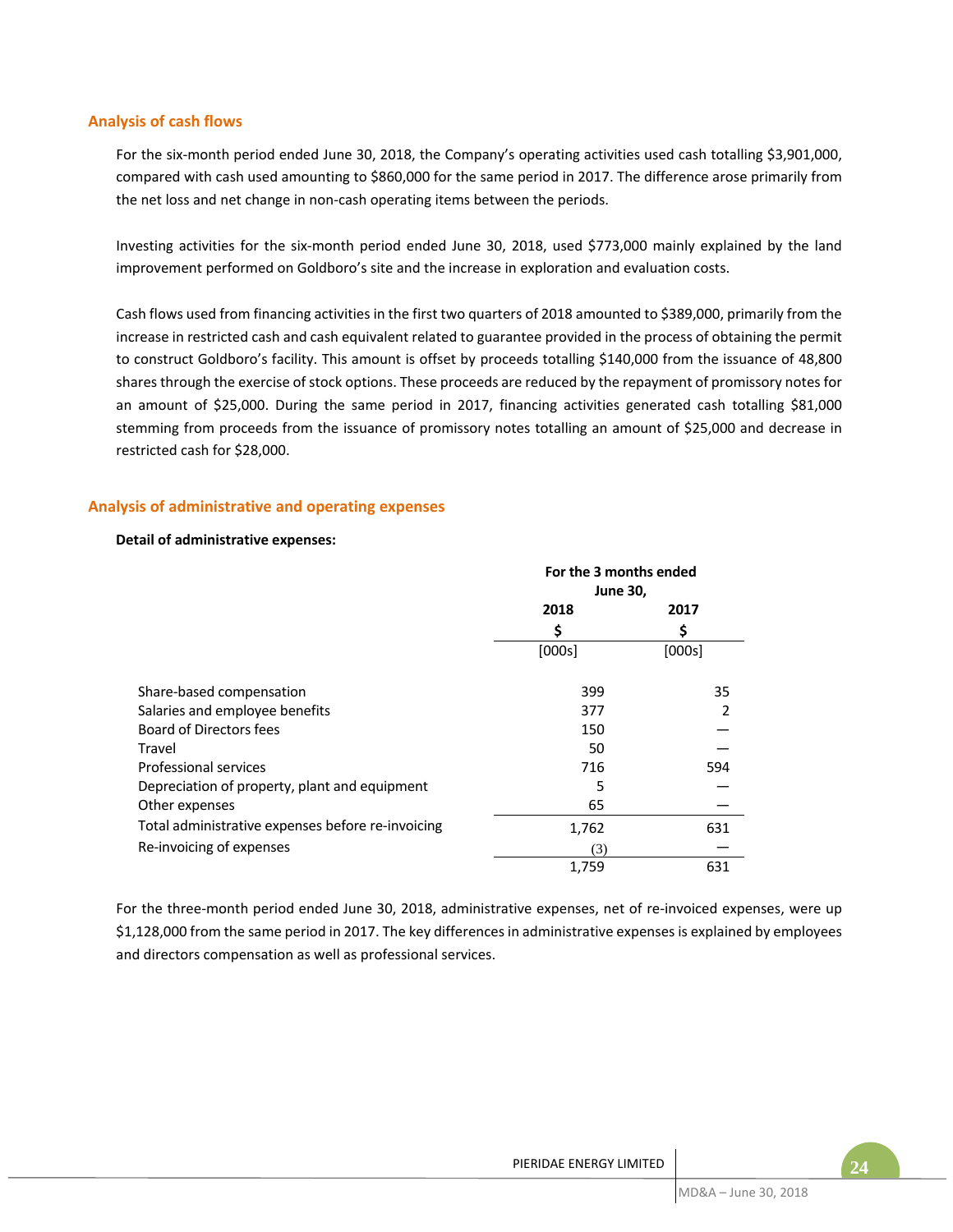#### **Detail of operating expenses:**

|                                                   | For the 3 months ended<br><b>June 30,</b> |        |  |  |
|---------------------------------------------------|-------------------------------------------|--------|--|--|
|                                                   | 2018                                      | 2017   |  |  |
|                                                   | \$                                        | \$     |  |  |
|                                                   | [000s]                                    | [000s] |  |  |
| Engineering and consulting                        | 637                                       | (111)  |  |  |
| Environmental review                              | 106                                       |        |  |  |
| Land improvement                                  | 216                                       |        |  |  |
| Share-based compensation                          | 174                                       | 146    |  |  |
| Salaries and employee benefits                    | 463                                       | 3      |  |  |
| Travel                                            | 76                                        | 9      |  |  |
| Depreciation of property, plant and equipment     | 11                                        | 1      |  |  |
| Other expenses                                    | 84                                        |        |  |  |
| Total administrative expenses before re-invoicing | 1,767                                     | 48     |  |  |
| Re-invoicing of expenses                          | (53)                                      |        |  |  |
| Transfer to land improvement                      | (5)                                       |        |  |  |
| Transfer to exploration and evaluation assets     | (134)                                     |        |  |  |
|                                                   | 1,575                                     | 48     |  |  |

For the three-month period ended June 30, 2018, operating expenses, net of re-invoiced expenses and transfers, were up \$1,527,000 from the same period in 2017. Net of transfers, the key differences in operating expenses were engineering and consulting, environmental review, land improvement, salaries and employee benefits and other expenses. The engineering and consulting fees as well as environmental review rose due to the resumption of activities following the financing obtained in the third quarter of 2017. Land improvement expenses represents a portion of land deforestation and grubbing done in preparation for the construction of the LNG facility and its related construction camp located on a parcel of land that will be leased at the beginning of the construction. Salaries and employee benefits increased as employees were temporary laidoff from April to October while the Company was closing its private placement and the amalgamation with Petrolia. Other expenses comprise, among others, licences and rental expenses.

## **Summary of quarterly results**

The Company's quarterly results may fluctuate significantly from quarter to quarter owing to the development stage of the Company.

The information for the summary of quarterly results is based on International Financial Reporting Standards (IFRS). All per share information are disclosed on a post-consolidation basis.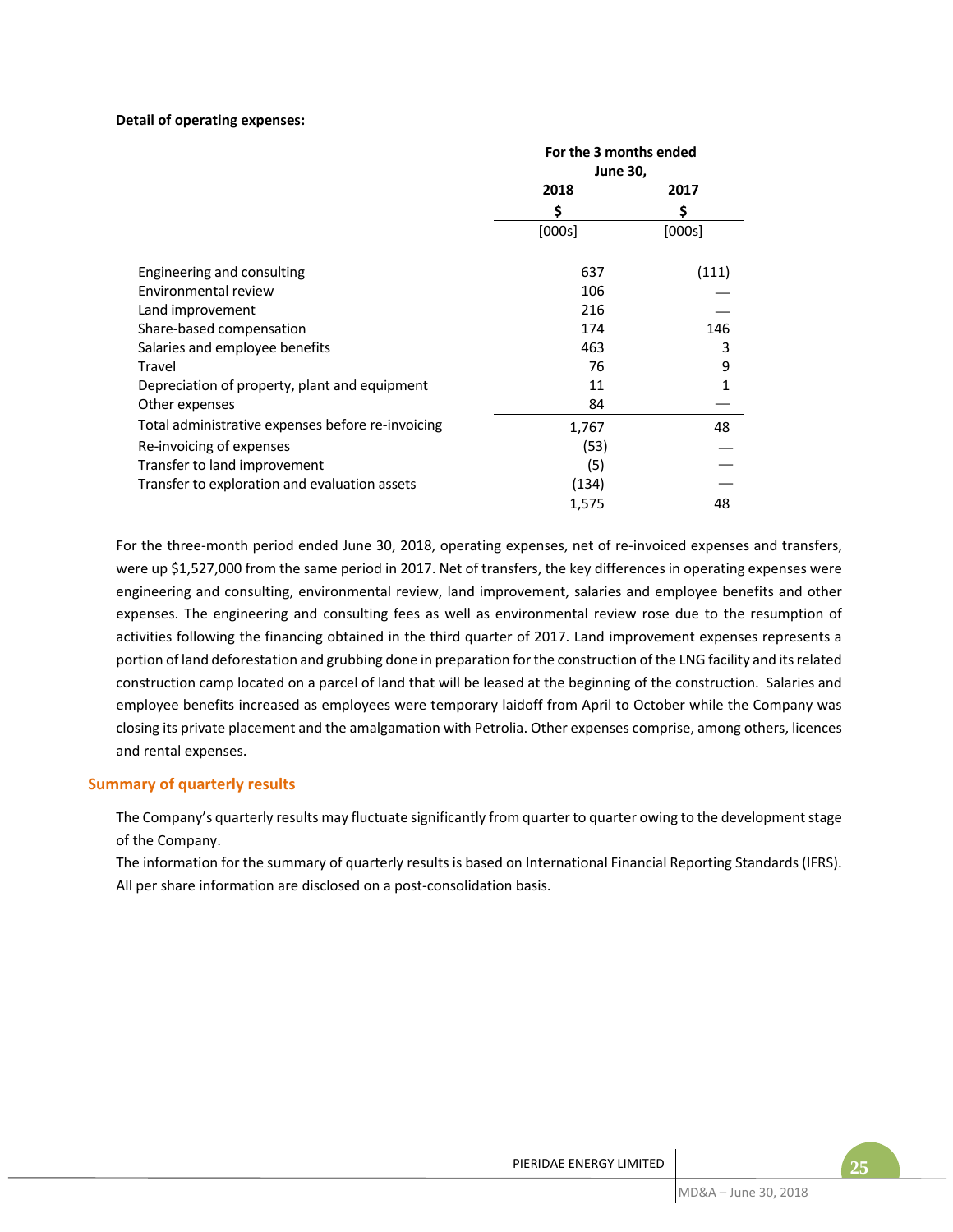|                                                                                                                                          | June<br>2018<br>S | <b>March</b><br>2018<br>S  | <b>December</b><br>2017<br>S  | September<br>2017<br>\$ |
|------------------------------------------------------------------------------------------------------------------------------------------|-------------------|----------------------------|-------------------------------|-------------------------|
|                                                                                                                                          | [000s]            | [000s]                     | [000s]                        | [000s]                  |
| Revenues (including financial income)<br>Net loss attributable to equity holders<br>Net loss per share attributable to equity<br>holders | 118<br>(2,711)    | 61<br>(2,942)              | 161<br>(3,064)                | (2, 131)                |
| Basic and diluted (post-consolidation)                                                                                                   | (0.054)           | (0.058)                    | (0.067)                       | (0.062)                 |
|                                                                                                                                          | June<br>2017<br>S | <b>March</b><br>2017<br>\$ | <b>December</b><br>2016<br>\$ | September<br>2016<br>\$ |
|                                                                                                                                          | [000s]            | [000s]                     | [000s]                        | [000s]                  |
| Revenues (including financial income)<br>Net loss attributable to equity holders<br>Net loss per share attributable to equity<br>holders | (1, 572)          | (2,058)                    | (5,426)                       | (1, 343)                |
| Basic and diluted (post-consolidation)                                                                                                   | (0.046)           | (0.060)                    | (0.158)                       | (0.039)                 |

## **Analysis of share of associates**

The Company's share in the net loss of associates for the three-month period ended June 30, 2018, totalled \$3,000 compared with \$30,000 for the same period in 2017.

#### **Financial information:**

Key financial information for the interests held by Pieridae in Pieridae Production LP [20% of units] is as follows:

|                     | As at<br><b>June 30,</b><br>2018 | As at<br>December 31,<br>2017<br>\$ |
|---------------------|----------------------------------|-------------------------------------|
|                     | [000s]                           | [000s]                              |
| Current assets      | 135                              | 134                                 |
| Non-current assets  | 20,145                           | 20,145                              |
| Current liabilities | (1,978)                          | (1, 947)                            |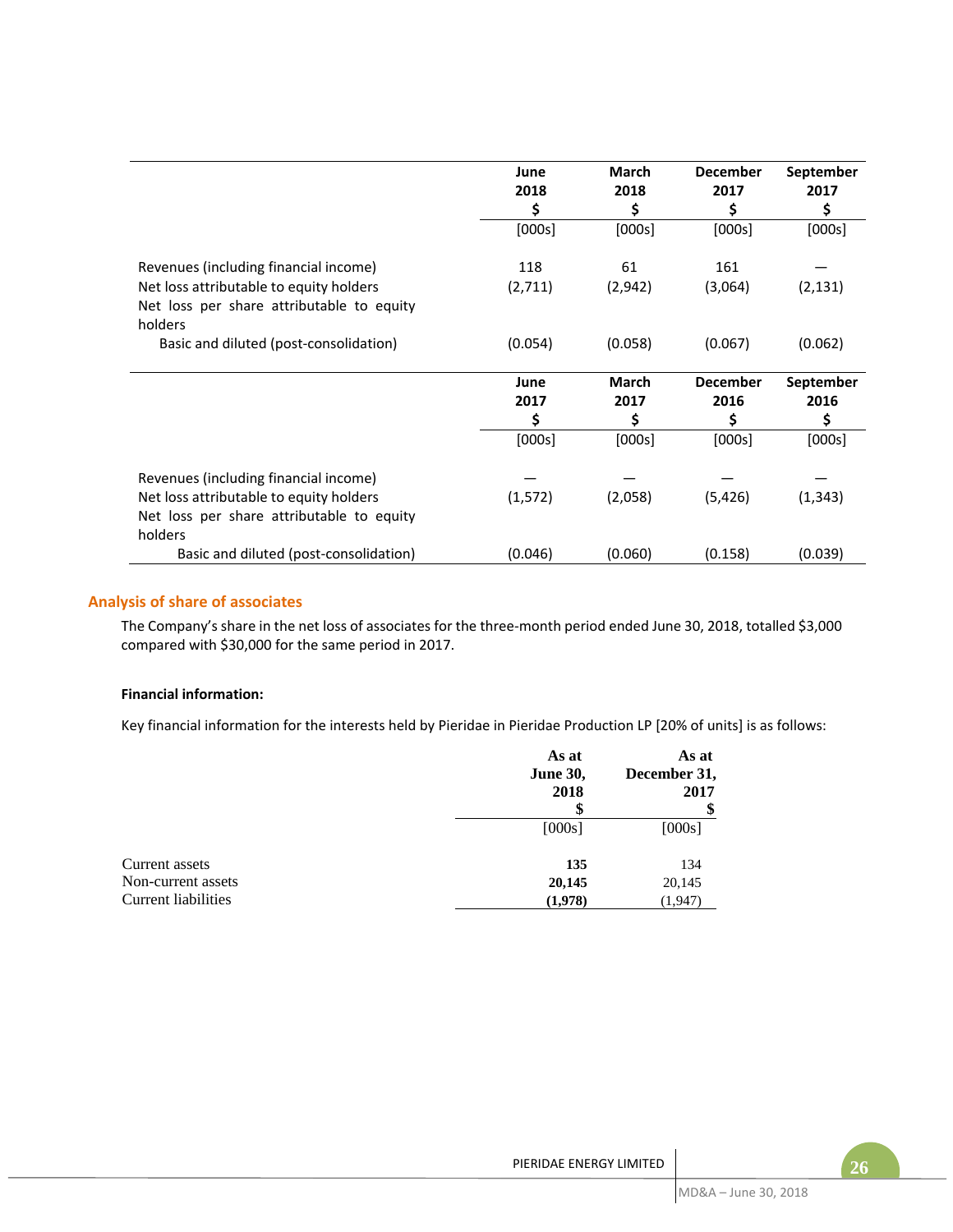|                         | For the six months ended |        |
|-------------------------|--------------------------|--------|
|                         | <b>June 30,</b>          |        |
|                         | 2018                     | 2017   |
|                         | S                        |        |
|                         | [000s]                   | [000s] |
| Net loss for the period | (30)                     | (150)  |
| Share of Pieridae       | $\sigma$                 | (30)   |

## **Related party transactions**

The Company's related parties include other related parties and key management personnel, as described below.

#### **Transactions with key management personnel**

Key management personnel compensation includes the following expenses:

|                                    | For the six months ended<br><b>June 30,</b> |        |
|------------------------------------|---------------------------------------------|--------|
|                                    | 2018                                        | 2017   |
|                                    | [000s]                                      | [000s] |
| Short-term employee benefits:      |                                             |        |
| Salaries and employee benefits     | 665                                         | 201    |
| Director fees                      | 196                                         |        |
| Total short-term employee benefits | 861                                         | 201    |
| Fees                               | 52                                          |        |
| Share-based compensation           | 1,680                                       |        |
| Total compensation                 | 2,593                                       | 201    |

During the periods ended June 30 2018, and 2017, no options granted under the stock option plan were exercised by key management personnel of the Company.

## **Financial instrument disclosure**

#### **Risk management policy**

The Company's financial assets and liabilities expose it to various risks. The following analysis provides an assessment of those risks as at the statement of financial position date, that is, June 30, 2018.

#### **Credit risk**

The assets that give rise to potential credit risk exposure for the Company consist primarily of cash and cash equivalents, receivables and security deposits. The Company's cash and cash equivalents are held with or are issued by established Canadian financial institutions, while security deposits are made directly to the Government of Québec. Receivables are mostly amounts related to commodity taxes or from subsidiaries of the Government of Québec. Management considers the risk of non-recovery to be low.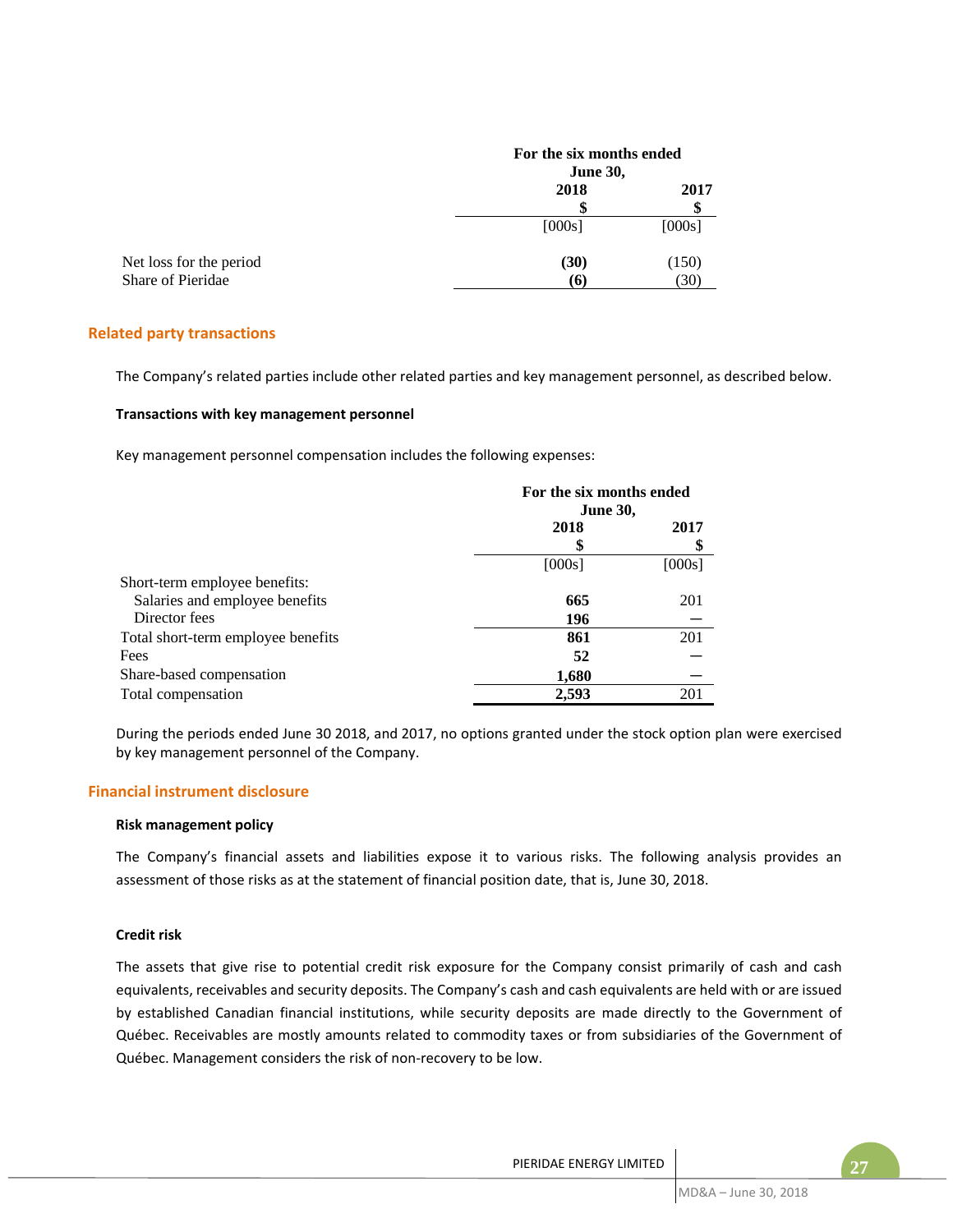#### **Liquidity and funding risk**

Liquidity and funding risk is the risk that the Company may be unable to obtain sufficient cash or its equivalent in a timely and cost-effective manner to meet its commitments as they become due. The Company's objective in managing liquidity risk is to maintain sufficient readily available reserves in order to meet its liquidity requirements as they become due. The Company manages its capital structure, being its share capital and debt facilities, and makes adjustments to it based on the funds available to the Company, in order to support future business opportunities. The Company manages the capital structure and makes adjustments in light of changes in economic and market conditions and the risk characteristics of the underlying assets. To maintain or adjust the capital structure, the Company may issue new shares, additional debt facilities and/or consider strategic alliances including joint venture partners. To date, the Company has funded its share of commitments from existing cash balances and equity raises.

#### **Market risk**

Market risk is the risk that the fair value or future cash flows of a financial instrument will fluctuate because of changes in market conditions. Market risk comprises three types of risk: interest rate risk, currency risk and price risk.

## **Interest rate risk**

The Company is exposed to fair value risk through interest rate risk on its fixed-rate financial instruments.

#### **Currency risk**

The Company is also exposed to fluctuations in foreign exchange rates as certain accounts payable and accrued liabilities and commitments are US dollar, UK pound sterling and Euro denominated. If the Canadian dollar was to change by five percent against the various currency exposures, the impact to the foreign exchange gain or loss would have been approximately \$66,000. To date, the Company has not entered into any foreign currency transactions or financial instruments to manage currency risks.

#### **Price risk**

While the Company is still in a pre-development phase, it is not directly subject to fluctuations in commodity prices. However, fluctuations in commodity prices, specifically the price of LNG and the price of the North American gas supply, have a significant impact on the Company's final investment decision for the LNG project. These commodity prices also have a significant impact on the Company's ability to attract the necessary investment to ultimately construct the LNG project. As the Company advances toward a final investment decision for the LNG project and pursues the required financing it will evaluate a number of options to potentially manage this risk.

## **9. RISK FACTORS**

The Company operates in an industry exposed to a variety of risk factors and uncertainties. The risks disclosed below reflect, to its knowledge, the risks and uncertainties to which the Company is exposed as at June 30, 2018.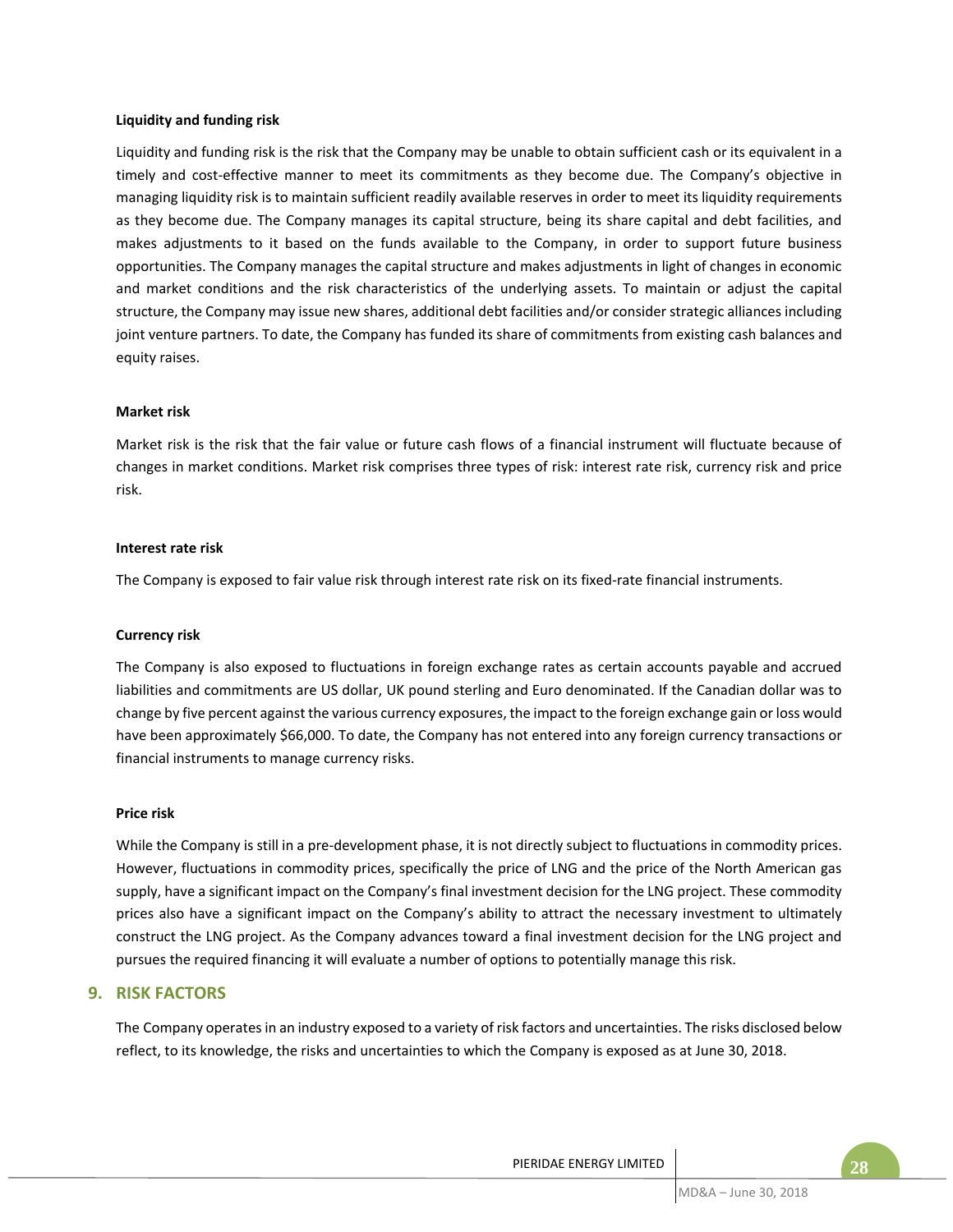#### **Risks inherent to the industry**

The LNG, oil and gas industry involves a high degree of risk which even a combination of experience, knowledge and careful evaluation may not be able to overcome.

#### **Additional financing**

The Company will require additional financing to support operations. A source of future funds available to the Company is the issuance of additional shares. The Company's operations may also be financed in whole or in part with debt, a partnership agreement or a sale of an interest in an oil or natural gas property. Debt financing may increase the Company's debt levels above industry standards. Depending on future development and exploration plans, the Company may require additional equity and/or debt financing that may not be available or available on favourable terms. The level of the Company's indebtedness that may occur from time to time could impair the Company's ability to obtain additional financing in the future on a timely basis to take advantage of business opportunities that may arise. Financing by way of a partnership or sale of an interest may reduce the interest held by the Company in the properties in respect of which the financing is obtained. There can be no assurance that such financing will be available to the Company. Furthermore, even if such financing is successfully secured, there can be no assurance it will be obtained on terms favourable to the Company or provide the Company with sufficient funds to meet its objectives, which may adversely affect the Company's business and financial position. If financing is obtained by issuing additional equity, control of the Company may be affected.

## **Flow-through shares financing**

Before the amalgamation, Pétrolia was financed in part by the issuance of flow-through shares for which Pieridae has commitments to fulfil in 2018. Although Pieridae has taken all the necessary measures in this regard, there is no guarantee that the Company will receive authorization and permits from the government for completing the planned work. As a result, there is a risk that it will not incur sufficient exploration expenses to fully meet its undertaking to the subscribers of flow-through shares.

#### **Competition**

The LNG and oil and natural gas industry is extremely competitive. The Company competes with other companies that have ongoing LNG projects. Competition may affect the Company's ability to land customers, obtain sufficient supply or access to transportation.

## **Environmental issues**

The LNG, oil and natural gas operations involve natural risks that could cause damage to the environment or other unforeseen conditions that could result in damage to the properties of the Company or to properties owned by third parties which could lead to potential liability toward third parties. The industry is subject to extensive environmental legislation providing restrictions and prohibitions on the emissions or release of certain substances produced in various activities within this industry. In addition, the legislation requires that land, wells and facility sites that are abandoned be reclaimed to the satisfaction of government authorities at the end of the licence validity period.

#### **Oil and natural gas prices**

The Company's operating results and financial position are partly dependent on the prices obtained for its eventual production. There have been significant fluctuations in LNG, oil and natural gas prices in recent years. These prices are based on international supply and demand, as well as other factors, such as climate, general economic conditions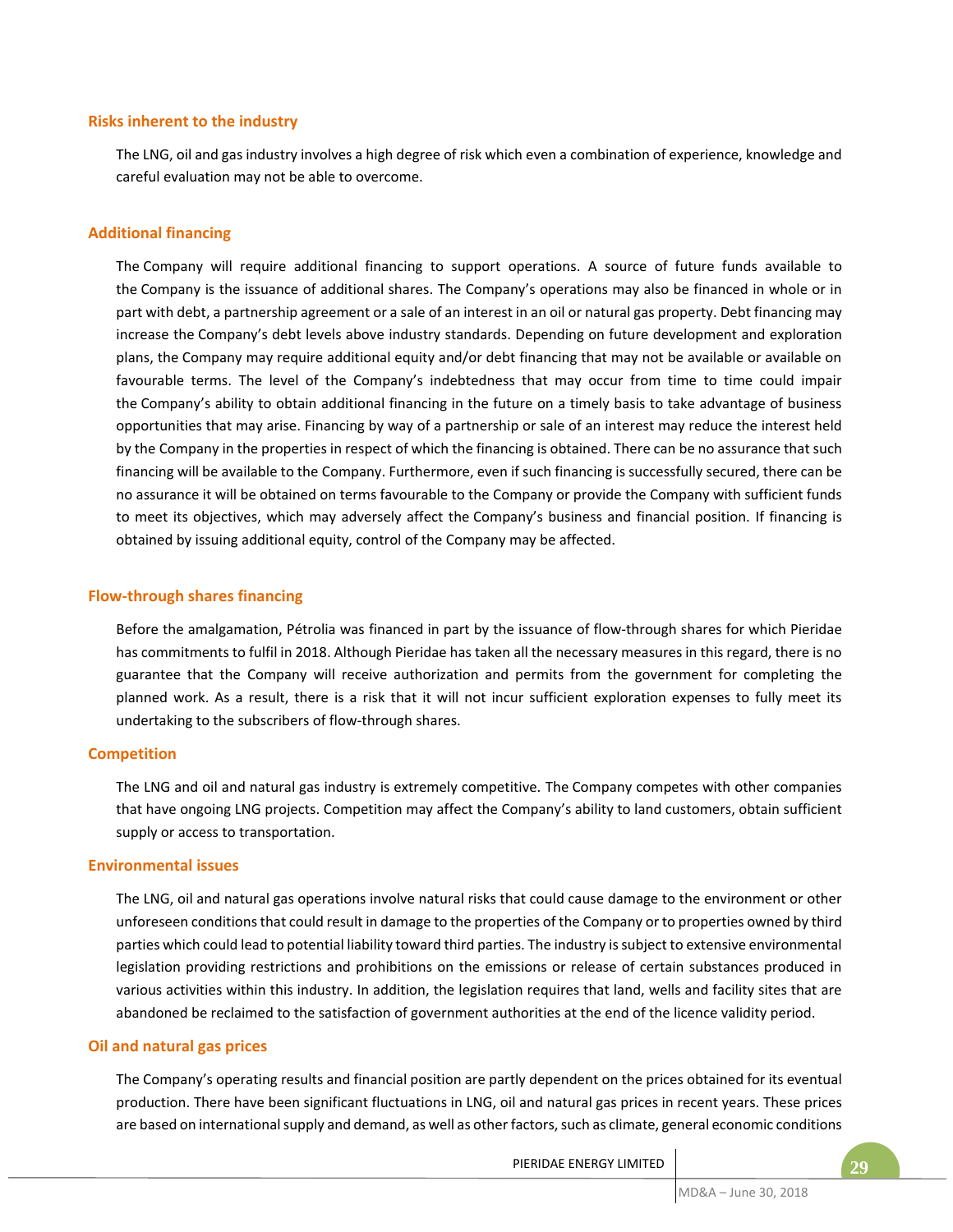and conditions in other oil and natural gas producing regions, which are beyond the Company's control. Any change in LNG, oil and natural gas prices could have material adverse effects on the Company's business and financial position.

## **Development of reserves**

The future success of the exploration work will depend on Company's ability to discover or acquire oil and natural gas reserves that are economically recoverable. The Company will find or acquire reserves only if it conducts successful exploration or development activities, concludes joint ventures and/or acquires properties containing proven reserves. There can be no assurance that the development projects and exploration activities that may be implemented in the future will result in reserves or that the Company will succeed in drilling productive wells at low exploration costs. If prevailing LNG, oil and natural gas prices were to increase significantly, the Company's exploration costs to find or acquire reserves would be expected to increase. Drilling oil wells involves a high degree of risk especially the risk of a dry hole or of a well that is not sufficiently productive to provide a return on the capital expended to drill the well. Thus the LNG facility supply and the Company's financial situation could be impacted by these factors.

## **Insurable risks**

Where possible, the Company will purchase liability insurance that will ensure against risks and provide coverage in accordance with industry standards. The Company or the other entities in which the Company will invest can suffer damages resulting from incidents such as fires, blowouts, geological formation damage, oil spills as well as personal injury, against which they may not be insured or they may choose not to be insured in light of high premium costs or other reasons. In addition, indemnities could exceed the policy limits. The costs of repairing such damages or paying such indemnities could cause the ongoing operation of the Company's business to become unprofitable and/or impossible.

## **Conflicts of interest**

Certain directors of the Company serve on the boards of other corporations engaged in natural resource exploration and development operations. Such ties could give rise to conflicts of interest. In making any decisions involving the Company, these directors will satisfy their duties and obligations to deal fairly and in good faith with the Company and the other entities. In addition, these directors will disclose their interest and refrain from voting on any matter that could give rise to a conflict of interest.

#### **Permits, licences and approvals**

The Company's business requires permits and licences from government authorities. There can be no assurance that the Company will obtain all the permits and licences required to continue exploration operations. In addition, if the Company commences commercial operation of the property, it must obtain and comply with all the necessary permits and licences. There can be no assurance that the Company will be able to obtain or comply with the requirements of such permits and licences.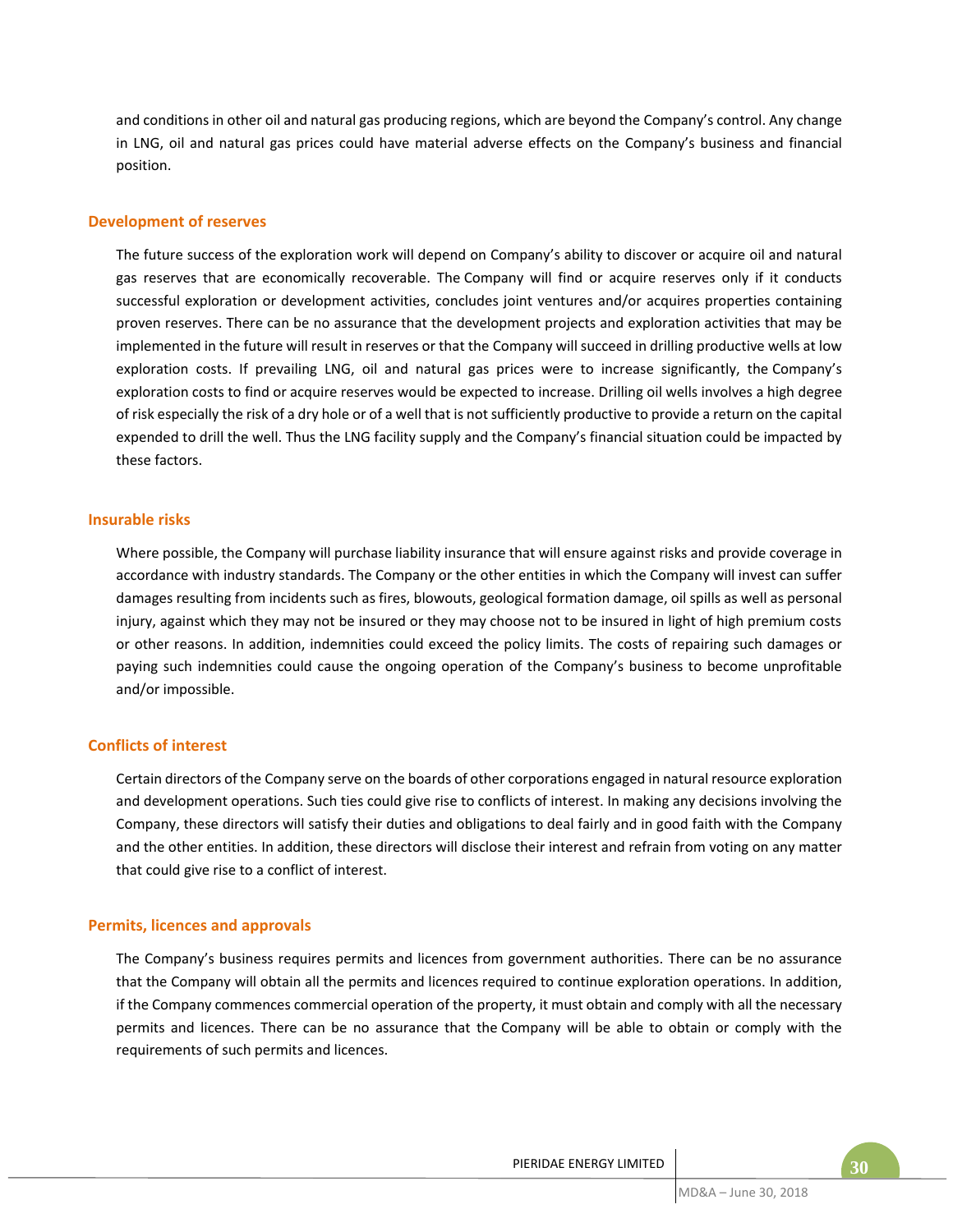#### **Title to property**

While the Company has taken reasonable steps to ensure it has good and valid title over its properties, there can be no assurance that title to such properties will not be disputed or challenged. Third parties may have valid claims with respect to the Company's properties.

#### **Litigation**

The Company may be held liable for pollution or for other risks for which it cannot be insured or for risks it may choose not to insure in light of high premium costs or other reasons. Payments of amounts in respect thereof may result in the loss of assets of the Company.

#### **Regulatory impact**

The LNG and oil and natural gas industry is subject to controls and regulations established by the various levels of government with respect to prices, royalties, land tenure, production quotas, imports and exports of LNG, oil, natural gas and environmental protection.

Nothing allows us to plan with certainty the impact these control measures and regulations and their amendments will have on the Company's operations.

The industry is subject to environmental regulations pursuant to a variety of provincial and federal legislation. These legislations provides restrictions and prohibitions on the emission or release of various substances produced or used in association with certain production activities within the industry and which affect the costs and location of wells and facilities and the extent to which activities are authorized. In addition, the legislation requires land, wells and facility sites that are abandoned to be reclaimed to the satisfaction of provincial authorities. Any breach of such legislation may result in the imposition of fines and penalties, suspension or revocation of necessary licences, permits and authorizations to operate a business and enforcement of civil liabilities for pollution damages. In Québec, environmental issues are governed mainly by the Environment Quality Act (Québec). The act imposes obligations with respect to the environment, disclosure and monitoring. Furthermore, the law sets forth an impact study and broader public consultation process regarding environmental assessment and law enforcement issues. In Nova Scotia, environmental issues are governed mainly by the Environment Department and the Environment Policy Documents, the environmental acts, legislations and regulations. There are also Agencies, Boards and Commissions regarding the environment which has legal authority to exercise power over people or an activity and function independent of Government. Their powers may include licensing, advising a Minister, rule and policy-making, and issuing approvals

The royalty program implemented by each province is a significant factor in the profitability of LNG, oil and natural gas production. Royalties payable on output are determined by government regulation; they are calculated as a percentage of the gross value of output and, typically, the rate of royalties payable depends in part on the prescribed benchmark price, well productivity, geographical location, field discovery date and the type or quality of the resource produced.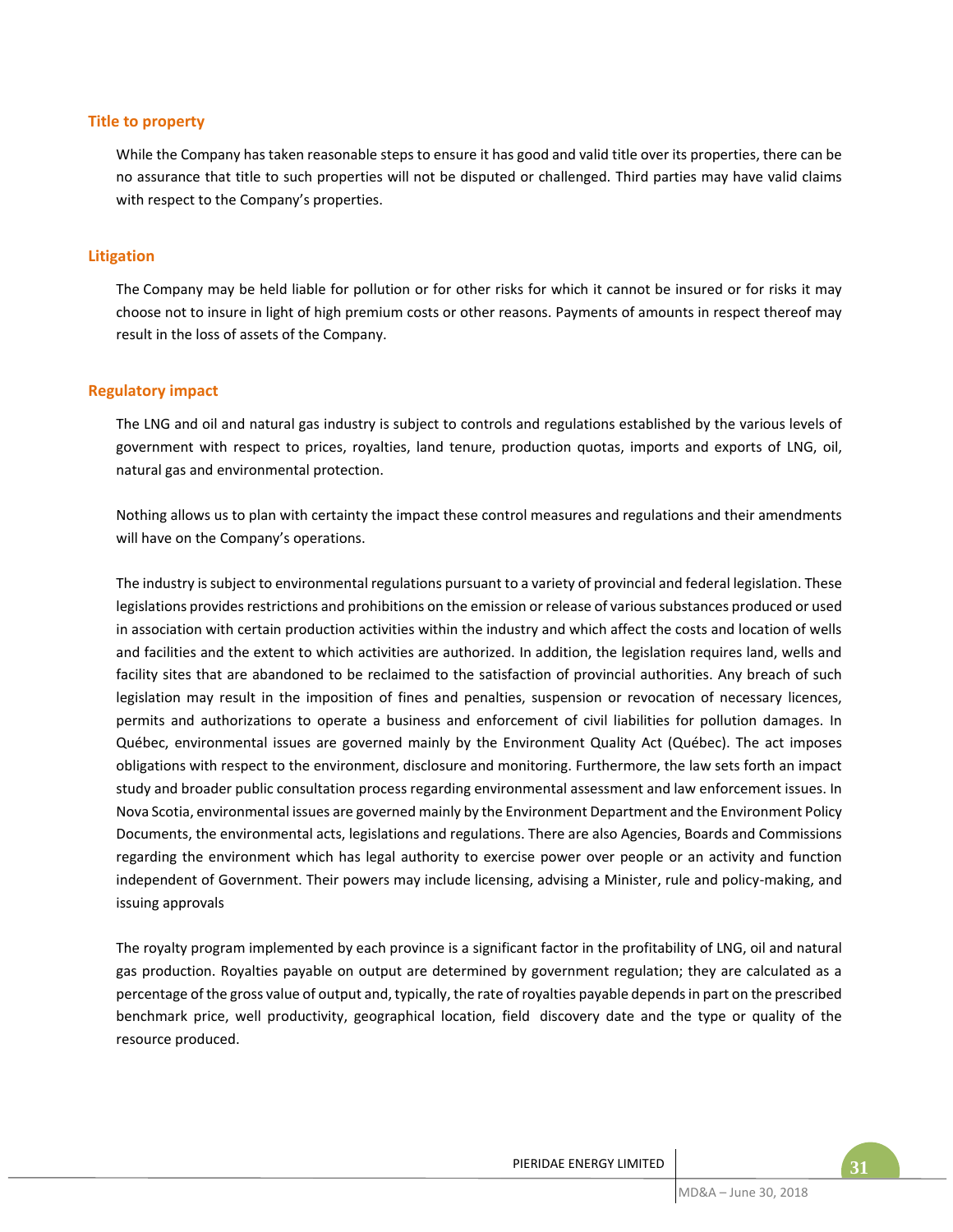#### **Hydraulic fracturing**

The hydraulic fracturing process gives rise to concerns in communities particularly with respect to the drilling fluids used in the fracturing process and their effects on the aquifer, water use in connection with operations, the capability to recycle such water and the seismic effects associated with the process. A number of Canadian provincial governments are currently reviewing aspects of the scientific, regulatory and political framework in which the hydraulic fracturing operations are carried out. At present, most of these governments are taking part in the collection, review and assessment of technical information regarding the hydraulic fracturing process. Pursuant to the new hydrocarbon legislative framework adopted in December 2016, Québec legislation requires that wells and facility sites be built, operated, maintained, abandoned and restored to the satisfaction of the applicable regulatory authorities. The Ministère de l'Énergie et des Ressources naturelles ("MERN") will be issuing regulations governing how hydraulic fracturing is to be carried out under the new legislation. The Ministère du Développement Durable, de l'Environnement et aux Changements Climatiques is also reviewing its main law, the Loi sur la Qualité de l'Environnement and some of its related regulations in conjunction with the MERN. The government of Nova Scotia has banned hydraulic fracturing since November 2014. The government of New Brunswick has also a ban on hydraulic fracturing.

Although the Company has no way of predicting the impact of any potential regulations on its business, the implementation of new laws, regulations, permits or licences regarding the use or disposal of water, or hydraulic fracturing in general, could increase the Company's compliance costs and the operating and exploration costs of its properties, the litigation risk and environmental liability of the Company and, in turn, adversely impact the future prospects of the Company and its financial position.

## **Political and social risk**

LNG and oil and natural gas exploration and development activities may be subject to opposition from ecologists, environmentalists, aboriginals and non-governmental groups. Demonstrations or acts of civil disobedience could have an impact on the Company's business. There can be no assurance that such activities will not target projects in which the Company holds an interest. Similarly, there can be no assurance as to any attitude or behaviour of a political party or a political group (whether municipal, provincial or federal) that could have an impact on the Company's business.

## **Land claims**

Some properties may be subject to land claims by First Nations. There can be no assurance that such land claims will not be made against properties in which the Company holds an interest.

## **Availability of drilling equipment and access**

Oil and natural gas exploration and development activities are dependent on the availability of related equipment, more specifically in the areas in which such activities are carried out. Demand for such equipment or access restrictions may affect the Company's ability to procure such equipment and may delay any exploration and development activities.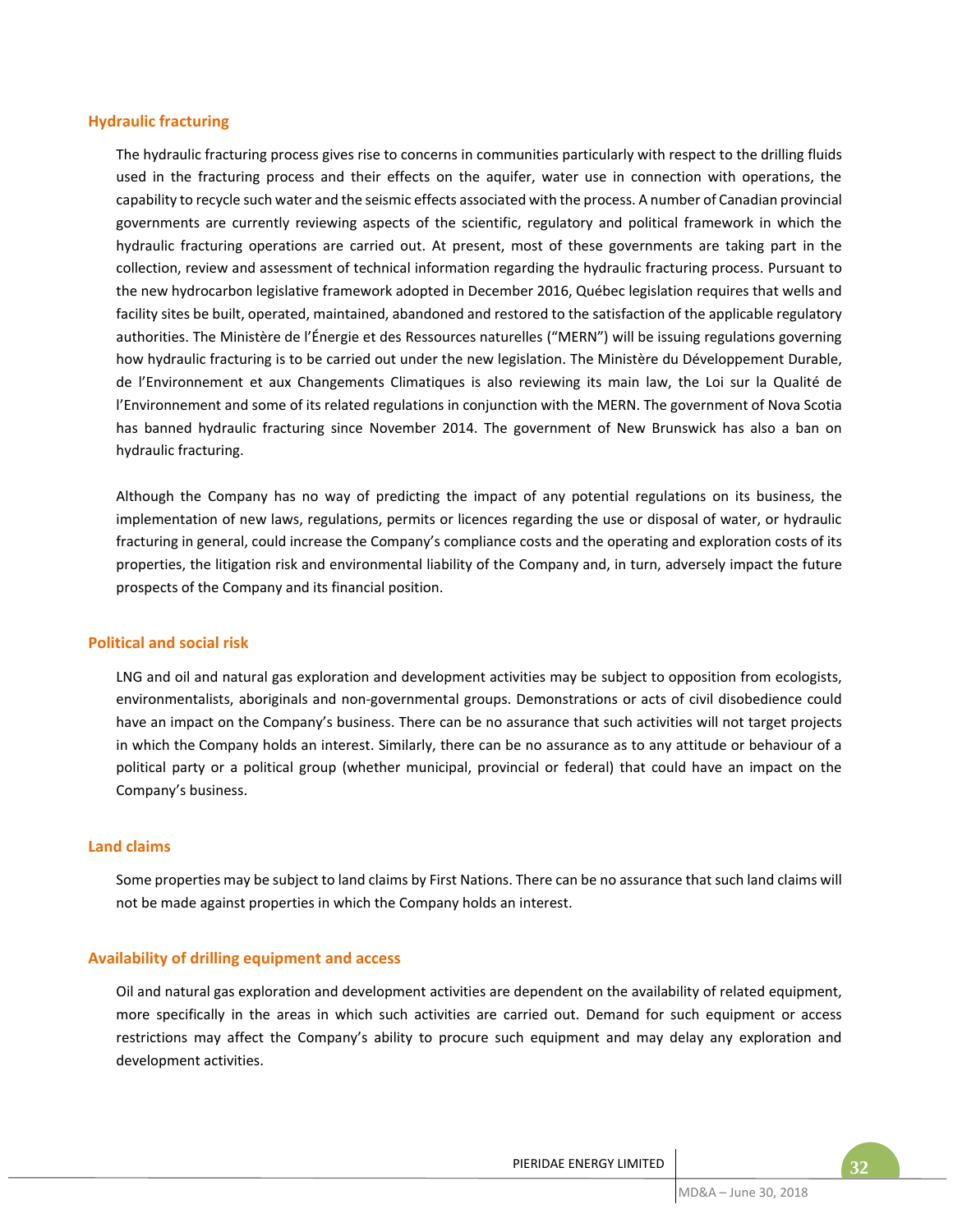#### **Growth management**

The Company may be subject to growth risks including limitations and pressure on its internal control systems and measures. The Company's ability to manage growth effectively will require it to continuously implement and improve its operating and financial systems and expand, train and manage its core workforce. The Company's inability to support such growth could have a material adverse impact on its business, operations and prospects.

#### **International protocols**

Canada has signed international protocols and conventions setting forth certain environment requirements that may adversely affect the Company's business.

#### **Share price volatility**

The price of common shares is subject to changes owing to numerous factors beyond the Company's control, including reports pertaining to new information, changes in the Company's financial position, sales of the Company's shares in the market, Company announcements or LNG, oil and natural gas prices. There can be no assurance that the market price of the Company's shares will be protected from such fluctuations in the future.

## **10. OTHER INFORMATION**

#### **Supplemental documents**

Certain supplemental documents, including prior management's discussion and analysis and press releases, are available online at www.sedar.com in the documents section or on Pieridae's website at www.pieridaeenergy.com.

#### **Regulation 51-102 Section 5.3**

#### **Exploration expenses for the six-month period ended June, 2018, are detailed as follows:**

|                                      | Geology | Geophysics               | Completion<br>and<br>drilling | <b>Analysis</b> | <b>Fracturing</b>        | General<br>expenses | <b>Options</b> | Provision                | Site<br>maintenance | Total          |
|--------------------------------------|---------|--------------------------|-------------------------------|-----------------|--------------------------|---------------------|----------------|--------------------------|---------------------|----------------|
|                                      | \$      | \$                       | \$                            | \$              | \$                       | \$                  | \$             | \$                       | \$                  | \$             |
|                                      | [000s]  | [000s]                   | [000s]                        | [000s]          | [000s]                   | [000s]              | [000s]         | [000s]                   | [000s]              | [000s]         |
| Anticosti                            |         |                          |                               |                 |                          |                     |                |                          |                     |                |
| Gastonguay                           |         | ۰                        |                               |                 |                          | $\sim$              |                |                          |                     | ٠              |
| Gaspésia<br>Marcel-Tremblay<br>Edgar |         |                          |                               |                 |                          | 8                   |                |                          |                     | 8              |
| Gaspé                                |         |                          |                               |                 |                          | 13                  |                |                          | 1                   | 14             |
| Bourque                              |         |                          |                               |                 | 3                        | 154                 | ٠              |                          | 13                  | 170            |
| Haldimand                            |         | $\overline{\phantom{0}}$ | $\overline{\phantom{0}}$      | $\mathbf{1}$    | $\overline{\phantom{0}}$ | 95                  | ٠              | $\overline{\phantom{a}}$ | 24                  | 120            |
| <b>Tar Point</b>                     |         |                          |                               |                 | $\overline{\phantom{0}}$ | 11                  |                |                          | $\overline{2}$      | 13             |
| Matapédia                            | ٠       | $\overline{\phantom{0}}$ |                               |                 |                          | $\mathbf{2}$        |                |                          | ٠                   | $\overline{2}$ |
|                                      |         | ٠                        | $\overline{\phantom{a}}$      | $\mathbf{1}$    | 3                        | 283                 | ٠              |                          | 40                  | 327            |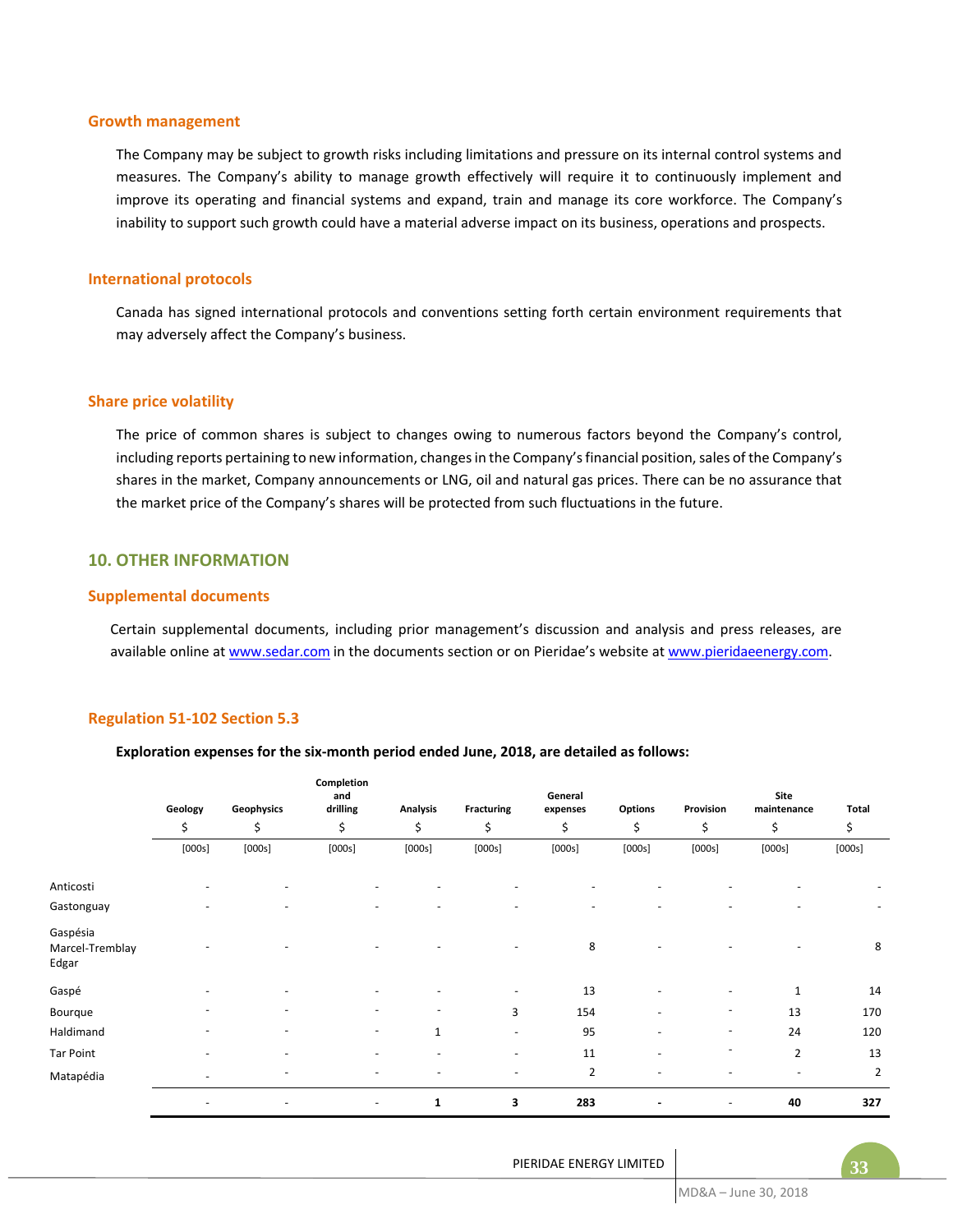**Exploration expenses incurred by Pétrolia (before the merger) for the six-month period ended June 30, 2017, are detailed as follows:**

|                                      |                          |                          | Completion<br>and        |                 |                          | General                  |                          |                          | Site           |                |
|--------------------------------------|--------------------------|--------------------------|--------------------------|-----------------|--------------------------|--------------------------|--------------------------|--------------------------|----------------|----------------|
|                                      | Geology                  | Geophysics               | drilling                 | <b>Analysis</b> | <b>Fracking</b>          | expenses                 | <b>Options</b>           | Provision                | maintenance    | Total          |
|                                      | \$                       | \$                       | \$                       | \$              | \$                       | \$                       | \$                       | \$                       | \$             | \$             |
|                                      | [000s]                   | [000s]                   | [000s]                   | [000s]          | [000s]                   | [000s]                   | [000s]                   | [000s]                   | [000s]         | [000s]         |
| Anticosti                            |                          |                          |                          |                 |                          | $\overline{2}$           |                          |                          |                | 2              |
| Gastonguay                           |                          |                          |                          |                 | ٠                        | $\overline{\phantom{a}}$ | ٠                        |                          |                | ۰              |
| Gaspésia<br>Marcel-Tremblay<br>Edgar |                          | 9                        | $\overline{\phantom{0}}$ |                 |                          |                          |                          |                          |                | 9              |
| Gaspé                                | 3                        | 4                        |                          |                 |                          | 4                        |                          |                          | $\overline{2}$ | 13             |
| Bourque                              | 20                       | 1                        | 360                      | 6               | $\overline{\phantom{a}}$ | 35                       |                          | $\overline{\phantom{0}}$ | 16             | 438            |
| Haldimand                            | 1                        | $\overline{\phantom{a}}$ | $\mathbf{1}$             | 30              | 3                        | $\overline{2}$           | $\overline{\phantom{0}}$ | $\overline{\phantom{0}}$ | 34             | 71             |
| <b>Tar Point</b>                     |                          |                          | $\overline{\phantom{0}}$ |                 |                          |                          |                          | ٠                        | $\overline{2}$ | $\overline{2}$ |
| Matapédia                            | $\overline{\phantom{a}}$ | $\overline{\phantom{m}}$ | -                        |                 |                          |                          | ٠                        |                          |                |                |
|                                      | 24                       | 14                       | 361                      | 36              | 3                        | 43                       |                          | ٠                        | 54             | 535            |

## **Règlement 51-102 section 5.4**

## *Information regarding shares issued, stock options and warrants as at August 28, 2017*

Common shares: 50,549,763 shares are issued and outstanding.

Stock options outstanding: the stock options granted to directors, members of senior management, employees and service providers are as follows:

| <b>Expiry date</b> | <b>Exercise price</b> | <b>Number</b> |
|--------------------|-----------------------|---------------|
| September 14, 2018 | \$11.76               | 33,333        |
| December 5, 2018   | \$8.04                | 24,163        |
| May 27, 2019       | \$8.04                | 15,000        |
| November 25, 2019  | \$5.82                | 47,914        |
| 25 mars 2020       | \$6.84                | 6,250         |
| May 27, 2020       | \$6.60                | 6,250         |
| November 24, 2020  | \$4.08                | 98,432        |
| May 25, 2021       | \$2.64                | 9,375         |
| June 8, 2021       | \$0.01                | 44,115        |
| June 8, 2021       | \$4.08                | 441,150       |
| June 13, 2021      | \$4.08                | 441,150       |
| August 25, 2021    | \$2.52                | 32,291        |
| October 19, 2021   | \$5.67                | 441,150       |
| November 16, 2021  | \$1.98                | 98,931        |
| January 28, 2023   | \$5.67                | 1,007,400     |
| June 27, 2023      | \$5.67                | 125,000       |
|                    |                       | 2,871,904     |